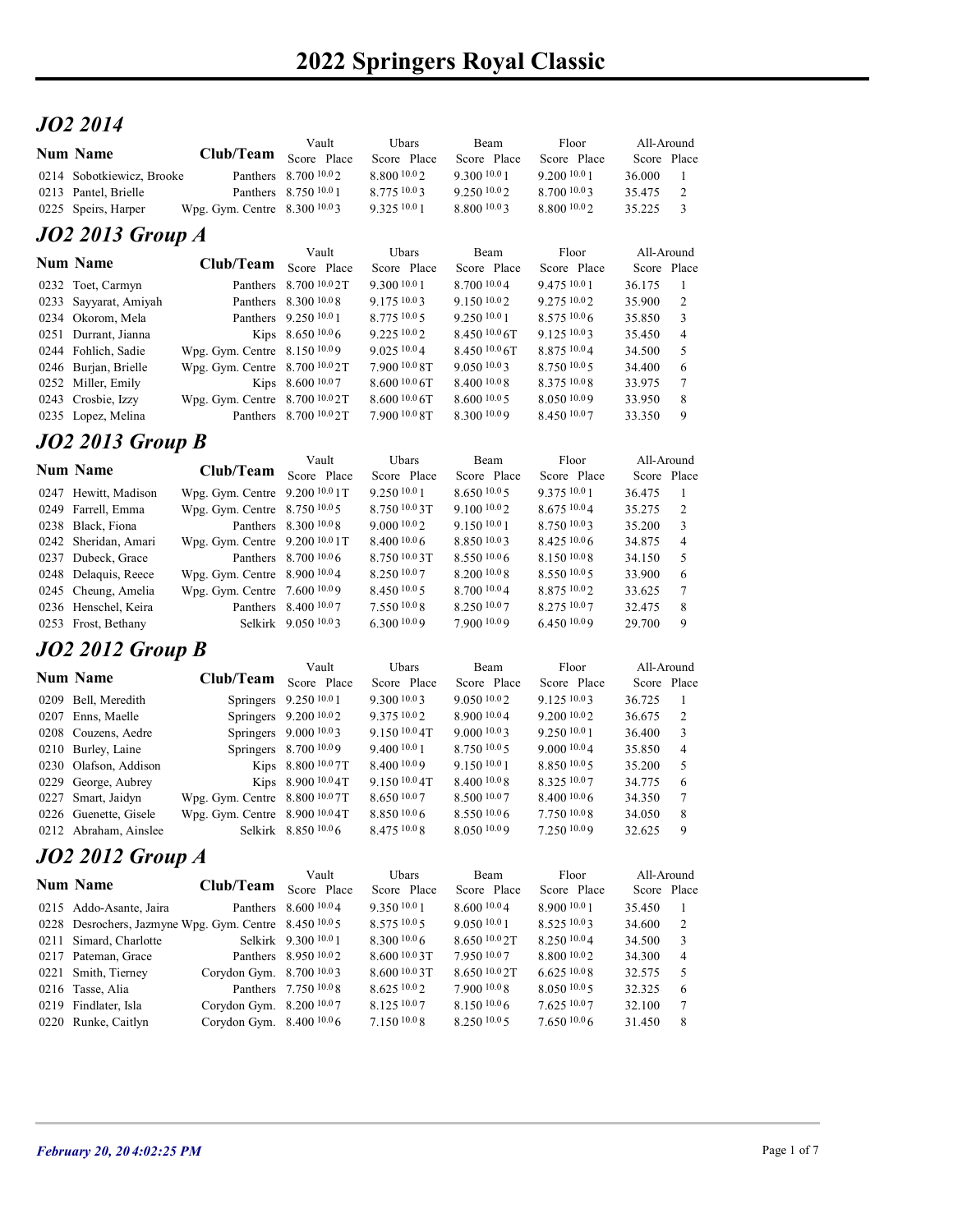# JO2 2011

| JO2 2011                                       |                                                       | Vault                                             | Ubars                                | Beam                          | Floor                        | All-Around                              |  |
|------------------------------------------------|-------------------------------------------------------|---------------------------------------------------|--------------------------------------|-------------------------------|------------------------------|-----------------------------------------|--|
| <b>Num Name</b>                                | Club/Team Score Place                                 |                                                   | Score Place                          | Score Place                   | Score Place                  | Score Place                             |  |
| 0222 Dyer, Hazel<br>0224 ANONYMOUS             | Corydon Gym. 9.000 10.0 1<br>Corydon Gym. 8.900 10.02 |                                                   | 8.900 10.0 1<br>8.225 10.0 3         | 9.150 10.0 1<br>8.800 10.03   | 9.075 10.0 1<br>8.150 10.03  | 36.125<br>-1<br>2<br>34.075             |  |
| 0231 Whitledge, Maya                           |                                                       | Kips 8.550 10.03                                  | 7.875 10.04                          | 8.300 10.04                   | 8.375 10.02                  | 3<br>33.100                             |  |
| 0223 Kerslake, Sophia<br>0218 Girardin, Grace  | Corydon Gym. 7.650 10.04<br>Panthers 0.000            | $\overline{5}$                                    | 8.250 10.0 2<br>0.000<br>$5^{\circ}$ | 8.900 10.02<br>5<br>0.000     | 6.425 10.04<br>0.000 5       | 31.225<br>$\overline{4}$<br>5<br>0.000  |  |
| <b>JO2 2010</b>                                |                                                       |                                                   |                                      |                               |                              |                                         |  |
| <b>Num Name</b>                                | Club/Team                                             | Vault                                             | Ubars                                | Beam                          | Floor                        | All-Around                              |  |
| 0206 Gibson, Derica                            |                                                       | Score Place<br>Springers 9.100 10.03T             | Score Place<br>8.950 10.03           | Score Place<br>9.400 10.0 1   | Score Place<br>9.150 10.01   | Score Place<br>36.600<br>-1             |  |
| 0202 Henderson, Emily                          |                                                       | Southport 9.350 10.0 1                            | 8.600 10.0 5                         | 9.350 10.02                   | 8.675 10.03                  | 2T<br>35.975                            |  |
| 0204 Breland, Lily<br>0201 Wollf, Layni        |                                                       | Southport 8.650 10.0 5<br>Kips 9.100 10.03T       | 9.100 10.0 2<br>9.150 10.0 1         | 9.150 10.03<br>8.900 10.04    | 9.075 10.02<br>8.150 10.04   | 2T<br>35.975<br>35.300<br>4             |  |
| 0205 Mcrae, Chloe                              |                                                       | Selkirk 9.150 10.02                               | 8.700 10.0 4                         | 8.000 10.06                   | 7.950 10.05                  | 33.800<br>5                             |  |
| 0200 McKenna, Emily                            | Corydon Gym. 8.450 10.06                              |                                                   | 7.5001006                            | 8.350 10.0 5                  | 7.6001006                    | 31.900<br>6                             |  |
| JO2 2007/2008/2009                             |                                                       | Vault                                             | Ubars                                | Beam                          | Floor                        | All-Around                              |  |
| <b>Num Name</b>                                | Club/Team Score Place                                 |                                                   | Score Place                          | Score Place                   | Score Place                  | Score Place                             |  |
| 0239 Suver, Gabriela                           |                                                       | Panthers $8.800\,10.06$                           | 9.275 10.0 1<br>8.850 10.04          | 9.350 10.02<br>9.250 10.03    | 9.450 10.0 1<br>9.150 10.02  | 36.875<br>-1                            |  |
| 0255 Markus, Karlee<br>0256 Asham, Kailyn      |                                                       | Southport 9.200 10.0 1<br>Southport 9.100 10.0 2T | 8.900 10.0 3                         | 9.000 10.0 5T                 | 8.850 10.03                  | 36.450<br>2<br>35.850<br>3              |  |
| 0241 Semenchuk, Elle                           |                                                       | Panthers 9.100 10.0 2T                            | 9.050 10.02                          | 9.000 10.0 5T                 | 8.525 10.0 6                 | 35.675<br>$\overline{4}$                |  |
| 0240 Stirling, Tabita<br>0254 Zeller, Brooklyn |                                                       | Panthers 9.000 10.0 5<br>Selkirk 9.050 10.04      | 8.150 10.0 5T<br>8.150 10.0 5T       | 9.400 10.0 1<br>9.100 10.04   | 8.650 10.0 4T<br>8.150 10.07 | 35.200<br>5<br>6<br>34.450              |  |
| 0250 Giesbrecht, Adria                         | Corydon Gym. 8.700 10.07                              |                                                   | 7.850 10.07                          | 8.450 10.07                   | 8.650 10.0 4T                | 33.650<br>$\tau$                        |  |
| JO3 2013                                       |                                                       |                                                   |                                      |                               |                              |                                         |  |
| <b>Num Name</b>                                | Club/Team                                             | Vault<br>Score Place                              | Ubars<br>Score Place                 | Beam<br>Score Place           | Floor<br>Score Place         | All-Around<br>Score Place               |  |
| 0302 Merrifield, Lakyn                         |                                                       | Springers 8.800 10.0 1                            | 9.050 10.0 1                         | $8.30010.06$ T                | 8.575 10.0 1                 | 34.725<br>$\mathbf{1}$                  |  |
| 0303 Slater, Kate<br>0320 Young, Zalika        |                                                       | Springers 8.600 10.03<br>Panthers 8.000 10.0 6    | 8.650 10.0 3T<br>8.850 10.02         | 8.850 10.03<br>8.900 10.0 1T  | 8.275 10.0 5<br>8.375 10.04  | 34.375<br>2<br>34.125<br>3              |  |
| 0346 Capina, Milaine                           |                                                       | Panthers 8.500 10.0 4                             | 8.400 10.0 5                         | 8.500 10.04                   | 8.525 10.02                  | 33.925<br>$\overline{4}$                |  |
| 0307 Liwanag, Jaeden<br>0314 Kulcycki, Kaiya   | Wpg. Gym. Centre 8.300 10.0 5                         | Kips 8.700 10.02                                  | 8.325 10.0 6<br>8.650 10.0 3T        | 8.350 10.0 5<br>8.900 10.0 1T | 8.500 10.03<br>7.750 10.06   | 33.875<br>5<br>33.600<br>6              |  |
| 0322 Fehr, Sienna                              |                                                       | Panthers 6.000 10.07                              | 7.800 10.07                          | 8.300 <sup>10.0</sup> 6T      | 7.450 10.07                  | 29.550<br>$7\phantom{.0}$               |  |
| JO3 2012                                       |                                                       |                                                   |                                      |                               |                              |                                         |  |
| <b>Num Name</b>                                | Club/Team                                             | Vault<br>Score Place                              | Ubars<br>Score Place                 | Beam<br>Score Place           | Floor<br>Score Place         | All-Around<br>Score Place               |  |
| 0329 Stewart-Boulay, Violet                    |                                                       | Springers 8.450 10.0 5T                           | 9.650 10.0 1                         | 9.000 10.03                   | 8.775 10.0 1                 | 35.875<br>$\mathbf{1}$                  |  |
| 0326 Nishi, Leah                               |                                                       | Springers 8.700 10.0 1                            | 9.150 10.03                          | 9.050 10.0 1T                 | 8.700 10.02                  | 2<br>35.600                             |  |
| 0328 Zarillo, Sofia<br>0327 Walkoski, Arianna  |                                                       | Springers 8.550 10.03<br>Springers 8.500 10.0 4   | 9.400 10.0 2<br>9.050 10.04          | 8.500 10.07<br>7.400 10.0 11  | 8.500 10.03<br>8.475 10.0 4T | 3<br>34.950<br>$\overline{4}$<br>33.425 |  |
| 0336 Evason, Kenzie                            |                                                       | Selkirk 8.000 10.09                               | 8.250 10.07                          | 8.800 10.0 5T                 | 8.250 10.0 6                 | 33.300<br>5                             |  |
| 0333 Corgos, Aqiela<br>0344 Lariviere, Lucie   |                                                       | Kips 8.400 10.07<br>Panthers 8.650 10.02          | 8.600 10.0 6<br>6.850 10.0 11        | 7.800 10.09<br>8.800 10.0 5T  | 8.475 10.0 4T<br>8.150 10.07 | 6<br>33.275<br>32.450<br>$\tau$         |  |
| 0345 Kellsey, Taya                             |                                                       | Panthers 7.850 10.0 10                            | 7.650 10.09                          | 9.050 10.0 1T                 | 7.700 10.0 10                | 8<br>32.250                             |  |
|                                                |                                                       |                                                   |                                      |                               |                              |                                         |  |
| 0334 Eisbrenner, Isla<br>0332 Matthews, Nyveah |                                                       | Kips 8.450 10.0 5T<br>Kips 8.350 10.08            | 7.400 10.0 10<br>8.200 10.0 8        | 8.200 10.0 8<br>7.600 10.0 10 | 8.125 10.0 8<br>7.825 10.09  | 32.175<br>9<br>31.975<br>10             |  |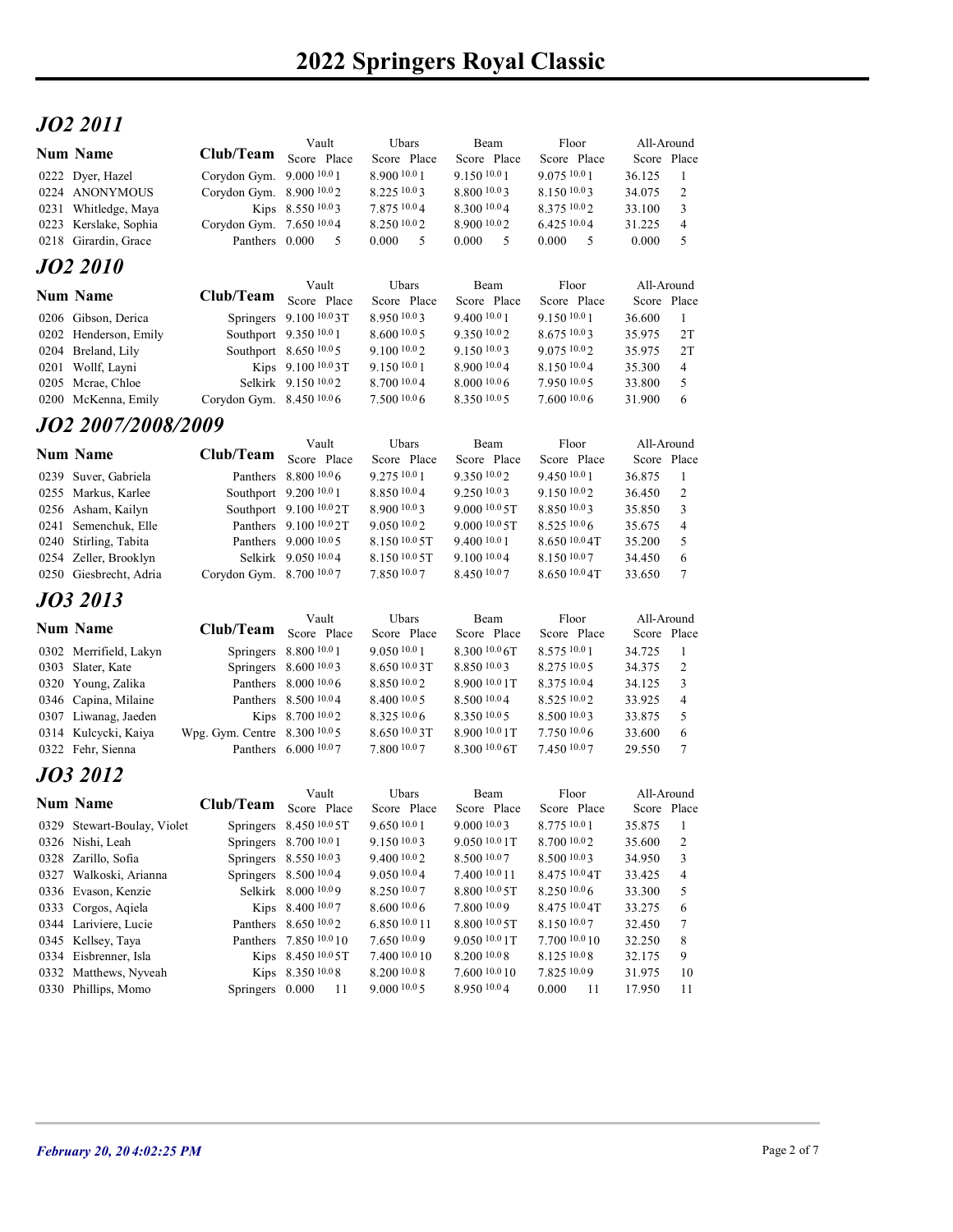# JO3 2011 Group A

|                                           |                                                        |                                                  | 2022 Springers Royal Classic |                                         |                             |                                         |
|-------------------------------------------|--------------------------------------------------------|--------------------------------------------------|------------------------------|-----------------------------------------|-----------------------------|-----------------------------------------|
|                                           |                                                        |                                                  |                              |                                         |                             |                                         |
|                                           |                                                        |                                                  |                              |                                         |                             |                                         |
| <b>JO3 2011 Group A</b>                   |                                                        |                                                  |                              |                                         |                             |                                         |
|                                           |                                                        | Vault                                            | Ubars                        | Beam                                    | Floor                       | All-Around                              |
| <b>Num Name</b>                           | Club/Team                                              | Score Place                                      | Score Place                  | Score Place                             | Score Place                 | Score Place                             |
| 0359 Dorge, Lea                           |                                                        | Panthers 8.950 10.0 1                            | 9.250 10.0 1                 | 9.300 10.03                             | 8.900 10.02                 | 36.400<br>-1                            |
| 0362 Crosbie, Catherine                   | Wpg. Gym. Centre 8.900 10.02                           |                                                  | 9.1501003                    | 9.400 10.02                             | 8.550 10.04                 | 36.000<br>2                             |
| 0347 Fitzpatrick, Holly                   |                                                        | Springers 8.300 10.04                            | 9.225 10.02                  | 9.200 <sup>10.0</sup> 4                 | 9.050 10.0 1                | 35.775<br>3                             |
| 0348 Fornoles, Daveen Abigail             |                                                        | Springers 7.800 10.06                            | $9.100\,10.04$               | 9.450 10.0 1                            | 8.700 10.03                 | 35.050<br>$\overline{4}$                |
| 0363 Lowdon, Maelle                       | Wpg. Gym. Centre 8.500 10.03                           |                                                  | 8.300 10.0 5                 | 9.05010.05                              | 7.725 10.06                 | 5<br>33.575                             |
| 0354 Sissons, Elina                       | Corydon Gym. 8.000 10.0 5                              |                                                  | 7.9001006                    | 7.450 10.06                             | 7.950 10.05                 | 31.300<br>6                             |
| <b>JO3 2011 Group B</b>                   |                                                        |                                                  |                              |                                         |                             |                                         |
| Num Name                                  | Club/Team                                              | Vault                                            | Ubars                        | Beam                                    | Floor                       | All-Around                              |
|                                           |                                                        | Score Place                                      | Score Place                  | Score Place                             | Score Place                 | Score Place                             |
| 0350 Ghuman, Avneet                       |                                                        | Springers 9.100 10.02                            | 9.375 10.02                  | 8.600 10.0 5T                           | 8.625 10.03                 | 35.700<br>-1                            |
| 0349 Mann, Lilah                          |                                                        | Springers 9.200 10.0 1                           | 8.350 10.0 5                 | $8.650\,10.02$ T                        | 8.800 10.02                 | 35.000<br>2                             |
| 0352 Kehler, Paisley<br>0351 Verity, Anna |                                                        | Springers 7.600 10.0 6<br>Springers 8.400 10.0 5 | 9.42510.01<br>9.0001003      | $8.650\,10.02$ T<br>$8.650\,10.02$ T    | 9.07510.01<br>8.100 10.0 6T | 34.750<br>3<br>34.150<br>$\overline{4}$ |
| 0360 Albrecht, Annika                     |                                                        | Panthers 8.600 10.03                             | 8.950 10.04                  | 7.950 10.07                             | 8.400 10.04                 | 5<br>33.900                             |
| 0361 Grant, Avery                         |                                                        | Selkirk 8.500 10.04                              | 7.6001006                    | $8.600\text{ }^{10.0}\text{ }5\text{T}$ | 8.350 10.05                 | 33.050<br>6                             |
| 0353 Thomas, Gwen                         | Corydon Gym. 7.500 10.07                               |                                                  | 6.700 10.07                  | 8.900 10.0 1                            | 8.100 10.0 6T               | 31.200<br>7                             |
|                                           |                                                        |                                                  |                              |                                         |                             |                                         |
| <b>JO3 2010 Group A</b>                   |                                                        |                                                  |                              |                                         |                             |                                         |
| <b>Num Name</b>                           | Club/Team Score Place                                  | Vault                                            | Ubars<br>Score Place         | Beam<br>Score Place                     | Floor<br>Score Place        | All-Around<br>Score Place               |
| 0306 Gross, Hope                          |                                                        | Springers 8.600 10.03                            | 8.850 10.03                  | 9.250 10.0 1                            | 8.650 10.03                 | 35.350<br>-1                            |
| 0305 Robson, Grace                        |                                                        | Springers 8.500 10.04                            | 9.200 10.0 1                 | 8.900 10.02                             | 8.5501006                   | 2<br>35.150                             |
| 0308 Kempthorne, Aislin                   |                                                        | Kips 8.800 10.02                                 | 8.500 10.0 4                 | 8.650 10.04                             | 8.750 10.0 1                | 34.700<br>3                             |
| 0301 Rusk, Cailey                         |                                                        | Selkirk 8.400 10.0 5T                            | 7.325 10.07                  | 8.700 10.03                             | 8.700 10.02                 | 33.125<br>$\overline{4}$                |
| 0313 Hill, Charlotte                      | Corydon Gym. 7.400 10.08                               |                                                  | 9.000 10.0 2                 | 8.100 10.0 6                            | 8.575 10.0 5                | 33.075<br>5                             |
| 0312 Old, Sadie                           | Corydon Gym. 8.400 10.0 5T                             |                                                  | 7.600 10.0 6                 | 8.500 10.0 5                            | 8.200 10.07                 | 32.700<br>6                             |
| 0311 Pauls, Anika                         | Corydon Gym. 7.900 10.07                               |                                                  | 8.300 10.0 5                 | 7.750 10.08                             | 8.600 10.04                 | 32.550<br>7                             |
| 0315 DiNella, Aria                        | Wpg. Gym. Centre 8.850 10.0 1                          |                                                  | 6.60010.08                   | 7.900 10.07                             | 7.500 10.08                 | 8<br>30.850                             |
| <b>JO3 2010 Group B</b>                   |                                                        |                                                  |                              |                                         |                             |                                         |
|                                           |                                                        | Vault                                            | Ubars                        | Beam                                    | Floor                       | All-Around                              |
|                                           |                                                        |                                                  |                              |                                         |                             |                                         |
| <b>Num Name</b><br>0318 Teperto, Kennedy  | Club/Team Score Place<br>Wpg. Gym. Centre 8.600 10.03T |                                                  | Score Place<br>9.200 10.0 2  | Score Place<br>9.300 10.02              | Score Place<br>8.600 10.03  | Score Place<br>35.700 1                 |

| $0352$ Kenler, Paisley |                          | Springers $1.6001000$    | 9.425 $10.01$ | $8.020 \frac{10.0}{21}$ 9.07.2 $\frac{10.0}{21}$ |                  | 34.750 |
|------------------------|--------------------------|--------------------------|---------------|--------------------------------------------------|------------------|--------|
| 0351 Verity, Anna      |                          | Springers $8.400\,10.05$ | 9,00010.03    | 8.6501002T                                       | 8.1001006        | 34.150 |
| 0360 Albrecht, Annika  |                          | Panthers 8.600 10.03     | 8.950 10.04   | 7.950 10.07                                      | 8.400 10.04      | 33.900 |
| 0361 Grant, Avery      |                          | Selkirk 8.500 10.04      | 7.6001006     | 8,60010.05                                       | 8.350 10.05      | 33.050 |
| 0353 Thomas, Gwen      | Corydon Gym. $7.5001007$ |                          | 6,70010.07    | 8.900 10.0 1                                     | $8.100\,10.06$ T | 31.200 |
|                        |                          |                          |               |                                                  |                  |        |

## JO3 2010 Group A

| 0348 Fornoles, Daveen Abigail |                                    | Springers 7.800 10.0 6       | $9.100\,10.04$ | 9.450 10.0 1  | 8.700 10.03      | 35.050      | $\overline{\mathcal{L}}$ |
|-------------------------------|------------------------------------|------------------------------|----------------|---------------|------------------|-------------|--------------------------|
| 0363 Lowdon, Maelle           | Wpg. Gym. Centre 8.500 10.03       |                              | 8.300 10.0 5   | 9.05010005    | 7.725 10.06      | 33.575      | 5                        |
| 0354 Sissons, Elina           | Corydon Gym. 8.000 10.0 5          |                              | 7.900 10.0 6   | 7.450 10.06   | 7.950 10.05      | 31.300      | $6\phantom{0}6$          |
| <b>JO3 2011 Group B</b>       |                                    |                              |                |               |                  |             |                          |
| Num Name                      | Club/Team                          | Vault                        | Ubars          | Beam          | Floor            | All-Around  |                          |
|                               |                                    | Score Place                  | Score Place    | Score Place   | Score Place      | Score Place |                          |
| 0350 Ghuman, Avneet           |                                    | Springers 9.100 10.02        | 9.375 10.02    | 8.600 10.0 5T | 8.625 10.03      | 35.700      | - 1                      |
| 0349 Mann, Lilah              |                                    | Springers 9.200 10.0 1       | 8.350 10.0 5   | 8.650 10.0 2T | 8.800 10.02      | 35.000      | 2                        |
| 0352 Kehler, Paisley          |                                    | Springers 7.600 10.0 6       | 9.425 10.0 1   | 8.650 10.0 2T | 9.075 10.01      | 34.750      | $\overline{3}$           |
| 0351 Verity, Anna             |                                    | Springers 8.400 10.0 5       | 9.0001003      | 8.650 10.0 2T | $8.100\ 10.06$ T | 34.150      | $\overline{4}$           |
| 0360 Albrecht, Annika         |                                    | Panthers 8.600 10.03         | 8.950 10.04    | 7.950 10.07   | 8.400 10.04      | 33.900      | 5                        |
| 0361 Grant, Avery             |                                    | Selkirk 8.500 10.04          | 7.600 10.0 6   | 8.600 10.0 5T | 8.350 10.05      | 33.050      | 6                        |
| 0353 Thomas, Gwen             | Corydon Gym. 7.500 10.07           |                              | 6.700 10.07    | 8.900 10.0 1  | 8.100 10.0 6T    | 31.200      | 7                        |
| <b>JO3 2010 Group A</b>       |                                    |                              |                |               |                  |             |                          |
| Num Name                      |                                    | Vault                        | Ubars          | Beam          | Floor            | All-Around  |                          |
|                               | Club/Team                          | Score Place                  | Score Place    | Score Place   | Score Place      | Score Place |                          |
| 0306 Gross, Hope              |                                    | Springers 8.600 10.03        | 8.850 10.03    | 9.250 10.01   | 8.650 10.03      | 35.350      |                          |
| 0305 Robson, Grace            |                                    | Springers 8.500 10.0 4       | 9.200 10.0 1   | 8.900 10.02   | 8.550 10.06      | 35.150      | 2                        |
| 0308 Kempthorne, Aislin       |                                    | Kips 8.800 10.02             | 8.50010.04     | 8.650 10.04   | 8.750 10.0 1     | 34.700      | 3                        |
| 0301 Rusk, Cailey             |                                    | Selkirk 8.400 10.0 5T        | 7.325 10.07    | 8.700 10.03   | 8.700 10.02      | 33.125      | $\overline{\mathcal{L}}$ |
| 0313 Hill, Charlotte          | Corydon Gym. 7.400 10.08           |                              | 9.000 10.02    | 8.100 10.06   | 8.575 10.0 5     | 33.075      | 5                        |
| 0312 Old, Sadie               | Corydon Gym. 8.400 10.0 5T         |                              | 7.6001006      | 8.500 10.0 5  | 8.200 10.07      | 32.700      | 6                        |
| 0311 Pauls, Anika             | Corydon Gym. 7.900 10.07           |                              | 8.300 10.0 5   | 7.750 10.08   | 8.600 10.04      | 32.550      | 7                        |
| 0315 DiNella, Aria            | Wpg. Gym. Centre 8.850 10.0 1      |                              | 6.6001008      | 7.900 10.07   | 7.500 10.0 8     | 30.850      | 8                        |
| <b>JO3 2010 Group B</b>       |                                    |                              |                |               |                  |             |                          |
| <b>Num Name</b>               |                                    | Vault                        | Ubars          | Beam          | Floor            | All-Around  |                          |
|                               | Club/Team                          | Score Place                  | Score Place    | Score Place   | Score Place      | Score Place |                          |
| 0318 Teperto, Kennedy         | Wpg. Gym. Centre $8.60010003T$     |                              | 9.200 10.0 2   | 9.300 10.02   | 8.600 10.03      | 35.700      |                          |
| 0325 Leveille, Christina      |                                    | Panthers 8.500 10.0 6        | 9.150 10.03    | 9.350 10.0 1  | 8.425 10.0 4T    | 35.425      | 2                        |
| 0319 Rodgers, Ella            | Wpg. Gym. Centre 9.000 10.0 1      |                              | 9.45010.01     | 9.250 10.03   | 7.525 10.07      | 35.225      | 3                        |
| 0304 Chan, Alexa              |                                    | Springers $8.600\,^{10.0}3T$ | 8.60010.04     | 8.800 10.0 6  | $9.075\ 10.01$   | 35.075      | 4                        |
| 0300 Schellenberg, Keira      |                                    | Selkirk 8.550 10.05          | 7.300 10.0 8T  | 9.000 10.0 5  | 8.825 10.02      | 33.675      | 5                        |
| 0317 Marcoux, Maelle          | Wpg. Gym. Centre $8.400\,^{10.0}7$ |                              | $7.650\,10.06$ | 9.100 10.04   | 8.425 10.0 4T    | 33.575      | 6                        |
| 0310 Nugent, MacKenna         |                                    | Kips 8.650 10.02             | 7.350 10.07    | 8.200 10.09   | 7.65010.06       | 31.850      |                          |
| 0316 Reyes, Gabbie            | Wpg. Gym. Centre 8.000 10.0 8T     |                              | 7.800 10.0 5   | 8.450 10.07   | 7.250 10.0 8T    | 31.500      | 8                        |

# JO3 2010 Group B

| 0350 Ghuman, Avneet      |                                | Springers 9.100 10.02   | 9.375 10.02    | 8.600 10.0 5T  | 8.625 10.03        | 35.700      | -1              |
|--------------------------|--------------------------------|-------------------------|----------------|----------------|--------------------|-------------|-----------------|
| 0349 Mann, Lilah         |                                | Springers 9.200 10.0 1  | 8.350 10.0 5   | 8.650 10.02T   | 8.800 10.02        | 35.000      | 2               |
| 0352 Kehler, Paisley     |                                | Springers 7.600 10.0 6  | 9.425 10.0 1   | 8.650 10.0 2T  | 9.075 10.01        | 34.750      | 3               |
| 0351 Verity, Anna        |                                | Springers 8.400 10.0 5  | 9.000 10.03    | 8.650 10.0 2T  | 8.100 10.0 6T      | 34.150      | $\overline{4}$  |
| 0360 Albrecht, Annika    |                                | Panthers 8.600 10.03    | 8.950 10.04    | 7.950 10.07    | 8.400 10.04        | 33.900      | 5               |
| 0361 Grant, Avery        |                                | Selkirk 8.500 10.04     | 7.6001006      | 8.60010005     | 8.350 10.05        | 33.050      | 6               |
| 0353 Thomas, Gwen        | Corydon Gym. 7.500 10.07       |                         | 6.700 10.07    | 8.900 10.0 1   | $8.100\,10.06$ T   | 31.200      | $7\phantom{.0}$ |
| <b>JO3 2010 Group A</b>  |                                |                         |                |                |                    |             |                 |
|                          |                                | Vault                   | Ubars          | Beam           | Floor              | All-Around  |                 |
| <b>Num Name</b>          | Club/Team                      | Score Place             | Score Place    | Score Place    | Score Place        | Score Place |                 |
| 0306 Gross, Hope         |                                | Springers 8.600 10.03   | 8.850 10.03    | 9.250 10.0 1   | 8.650 10.03        | 35.350      |                 |
| 0305 Robson, Grace       |                                | Springers 8.500 10.0 4  | 9.200 10.0 1   | 8.900 10.02    | 8.550 10.06        | 35.150      | $\overline{2}$  |
| 0308 Kempthorne, Aislin  |                                | Kips 8.800 10.02        | 8.500 10.0 4   | 8.650 10.04    | 8.750 10.01        | 34.700      | 3               |
| 0301 Rusk, Cailey        |                                | Selkirk 8.400 10.0 5T   | 7.325 10.07    | 8.700 10.03    | 8.700 10.02        | 33.125      | $\overline{4}$  |
| 0313 Hill, Charlotte     | Corydon Gym. 7.400 10.08       |                         | 9.000 10.02    | 8.100 10.0 6   | 8.575 10.05        | 33.075      | 5               |
| 0312 Old, Sadie          | Corydon Gym. 8.400 10.0 5T     |                         | 7.60010.06     | 8.500 10.0 5   | 8.200 10.07        | 32.700      | 6               |
| 0311 Pauls, Anika        | Corydon Gym. 7.900 10.07       |                         | 8.300 10.0 5   | 7.750 10.08    | 8.600 10.04        | 32.550      | $\tau$          |
| 0315 DiNella, Aria       | Wpg. Gym. Centre 8.850 10.0 1  |                         | 6.60010.08     | 7.900 10.07    | 7.500 10.08        | 30.850      | 8               |
|                          |                                |                         |                |                |                    |             |                 |
| <b>JO3 2010 Group B</b>  |                                |                         |                |                |                    |             |                 |
| <b>Num Name</b>          |                                | Vault                   | Ubars          | Beam           | Floor              | All-Around  |                 |
|                          | Club/Team Score Place          |                         | Score Place    | Score Place    | Score Place        | Score Place |                 |
| 0318 Teperto, Kennedy    | Wpg. Gym. Centre $8.6001003$ T |                         | 9.20010.02     | 9.300 10.02    | 8.600 10.03        | 35.700      | -1              |
| 0325 Leveille, Christina |                                | Panthers 8.500 10.0 6   | 9.150 10.03    | 9.350 10.01    | 8.425 10.0 4T      | 35.425      | $\overline{2}$  |
| 0319 Rodgers, Ella       | Wpg. Gym. Centre 9.000 10.0 1  |                         | 9.450 10.0 1   | 9.250 10.03    | 7.525 10.07        | 35.225      | 3               |
| 0304 Chan, Alexa         |                                | Springers 8.600 10.0 3T | 8.60010.04     | $8.800\ 10.06$ | $9.075$ $10.01$    | 35.075      | 4               |
| 0300 Schellenberg, Keira |                                | Selkirk 8.550 10.05     | 7.300 10.0 8T  | 9.000 10.0 5   | 8.825 10.02        | 33.675      | 5               |
| 0317 Marcoux, Maelle     | Wpg. Gym. Centre 8.400 10.07   |                         | $7.650\,10.06$ | $9.100\,10.04$ | $8.425\,^{10.0}4T$ | 33.575      | 6               |
| 0310 Nugent, MacKenna    |                                | Kips 8.650 10.02        | 7.350 10.07    | 8.200 10.09    | 7.650 10.06        | 31.850      | 7               |
| 0316 Reyes, Gabbie       | Wpg. Gym. Centre 8.000 10.0 8T |                         | 7.80010005     | 8.450 10.07    | $7.250\ 10.08$ T   | 31.500      | 8               |
| 0309 Decock, Anna        |                                | Kips 8.000 10.0 8T      | 7.300 10.0 8T  | 8.400 10.08    | 7.250 10.0 8T      | 30.950      | 9               |
| JO3 2009                 |                                |                         |                |                |                    |             |                 |
|                          |                                | Vault                   | Ubars          | Beam           | Floor              | All-Around  |                 |
| <b>Num Name</b>          | <b>Club/Team</b>               | Score Place             | Score Place    | Score Place    | Score Place        | Score Place |                 |
| 0331 Busch, Kaitlyn      |                                | Springers 8.550 10.0 5  | 9.200 10.0 1   | 9.000 10.04    | 9.000 10.0 1       | 35.750      | - 1             |
| 0343 Paletta, Esme       | Wpg. Gym. Centre 8.600 10.04   |                         | 8.400 10.0 6   | 9.400 10.0 1   | 8.450 10.05        | 34.850      | $\overline{2}$  |
| 0341 Courchaine, Addisyn |                                | Panthers 9.000 10.0 1   | 9.050 10.02    | 8.250 10.07    | 8.350 10.06        | 34.650      | 3               |
| 0339 Kishore, Surabhi    |                                | Panthers 8.850 10.02    | 7.850 10.07    | 9.050 10.03    | 8.550 10.03        | 34.300      | $\overline{4}$  |
| 0335 Barkley, Onyx       |                                | Kips 8.300 10.07        | 8.850 10.03    | 9.100 10.02    | 8.000 10.08        | 34.250      | 5               |
| 0342 Joseph, Anabel      | Corydon Gym. 8.800 10.03       |                         | 8.500 10.0 4T  | 8.300 10.06    | 8.525 10.04        | 34.125      | 6               |
| 0338 Roopra, Celina      |                                | Panthers 8.400 10.0 6   | 8.500 10.0 4T  | 7.900 10.08    | 8.625 10.02        | 33.425      | $\tau$          |
| 0337 Doerkson, Amelia    |                                | Selkirk 8.050 10.09     | 6.600 10.09    | 7.850 10.09    | 8.250 10.07        | 30.750      | $\,8\,$         |
| 0340 ANONYMOUS           |                                | Panthers 8.250 10.0 8   | 7.100 10.0 8   | 8.400 10.0 5   | 6.700 10.09        | 30.450      | 9               |
|                          |                                |                         |                |                |                    |             |                 |

#### JO3 2009

| Corydon Gym. 7.400 10.08<br>5<br>9.000 10.02<br>8.100 10.0 6<br>8.575 10.0 5<br>33.075<br>Corydon Gym. 8.400 10.0 5T<br>7.600 10.0 6<br>8.500 10.0 5<br>8.200 10.07<br>32.700<br>6<br>Corydon Gym. 7.900 10.07<br>8.300 10.0 5<br>7.750 10.08<br>8.600 10.04<br>$\overline{7}$<br>32.550<br>7.900 10.07<br>7.500 10.08<br>$8\phantom{.0}$<br>Wpg. Gym. Centre 8.850 10.0 1<br>6.60010.08<br>30.850<br>Ubars<br>Floor<br>Vault<br>Beam<br>All-Around<br>Club/Team<br>Score Place<br>Score Place<br>Score Place<br>Score Place<br>Score Place<br>Wpg. Gym. Centre 8.600 10.03T<br>9.200 10.0 2<br>9.300 10.02<br>8.600 10.03<br>35.700<br>-1<br>Panthers 8.500 10.0 6<br>9.150 10.03<br>9.350 10.01<br>8.425 10.0 4T<br>2<br>35.425<br>Wpg. Gym. Centre 9.000 10.0 1<br>9.450 10.0 1<br>9.250 10.03<br>7.525 10.07<br>3<br>35.225<br>8.60010.04<br>8.800 10.0 6<br>9.075 10.0 1<br>Springers 8.600 10.0 3T<br>35.075<br>$\overline{4}$<br>Selkirk 8.550 10.05<br>7.300 10.0 8T<br>9.000 10.0 5<br>8.825 10.02<br>33.675<br>$\mathfrak{S}$<br>$7.650\,10.06$<br>9.100 10.04<br>8.425 10.0 4T<br>Wpg. Gym. Centre 8.400 10.07<br>33.575<br>6<br>7.350 10.07<br>7.650 10.06<br>Kips 8.650 10.02<br>8.200 10.09<br>31.850<br>7<br>Wpg. Gym. Centre 8.000 10.0 8T<br>7.800110.05<br>7.250 <sup>10.0</sup> 8T<br>8.450 10.07<br>8<br>31.500<br>Kips 8.000 10.0 8T<br>7.300 10.0 8T<br>8.400 10.08<br>7.250 10.0 8T<br>30.950<br>9<br>Floor<br>Vault<br>Ubars<br>Beam<br>All-Around<br>Club/Team<br>Score Place<br>Score Place<br>Score Place<br>Score Place<br>Score Place<br>Springers 8.550 10.0 5<br>9.200 10.0 1<br>9.000 10.04<br>9.0001001<br>35.750<br>-1<br>Wpg. Gym. Centre 8.600 10.04<br>8.400 10.0 6<br>$\overline{2}$<br>9.400 10.0 1<br>8.450 10.0 5<br>34.850<br>Panthers 9.000 10.0 1<br>8.250 10.07<br>8.350 10.0 6<br>9.0501002<br>34.650<br>3<br>Panthers 8.850 10.02<br>7.850 10.07<br>9.050 10.03<br>8.550 10.03<br>34.300<br>4<br>Kips 8.300 10.07<br>8.850 10.03<br>9.100 10.02<br>8.000 10.08<br>5<br>34.250<br>Corydon Gym. 8.800 10.03<br>8.500 10.0 4T<br>8.300 10.06<br>8.525 10.04<br>6<br>34.125<br>Panthers 8.400 10.0 6<br>8.500 10.0 4T<br>7.900 10.08<br>8.625 10.02<br>33.425<br>7<br>Selkirk 8.050 10.09<br>6.600 10.09<br>8.250 10.07<br>30.750<br>8<br>7.850 10.09<br>Panthers 8.250 10.0 8<br>7.100 10.08<br>8.400 10.0 5<br>6.700 10.09<br>30.450<br>9 | 0313 Hill, Charlotte<br>0312 Old, Sadie<br>0311 Pauls, Anika<br>0315 DiNella, Aria<br><b>JO3 2010 Group B</b><br><b>Num Name</b><br>0318 Teperto, Kennedy<br>0325 Leveille, Christina<br>0319 Rodgers, Ella<br>0304 Chan, Alexa<br>0300 Schellenberg, Keira<br>0317 Marcoux, Maelle<br>0310 Nugent, MacKenna<br>0316 Reyes, Gabbie<br>0309 Decock, Anna<br>JO3 2009<br><b>Num Name</b><br>0331 Busch, Kaitlyn<br>0343 Paletta, Esme<br>0341 Courchaine, Addisyn<br>0339 Kishore, Surabhi<br>0335 Barkley, Onyx<br>0342 Joseph, Anabel<br>0338 Roopra, Celina<br>0337 Doerkson, Amelia<br>0340 ANONYMOUS<br>Page 3 of 7<br>February 20, 20 4:02:26 PM | 0301 Rusk, Cailey | Selkirk 8.400 10.0 5T | 7.325 10.07 | 8.700 10.03 | 8.700 10.02 | 33.125 | $\overline{4}$ |  |
|----------------------------------------------------------------------------------------------------------------------------------------------------------------------------------------------------------------------------------------------------------------------------------------------------------------------------------------------------------------------------------------------------------------------------------------------------------------------------------------------------------------------------------------------------------------------------------------------------------------------------------------------------------------------------------------------------------------------------------------------------------------------------------------------------------------------------------------------------------------------------------------------------------------------------------------------------------------------------------------------------------------------------------------------------------------------------------------------------------------------------------------------------------------------------------------------------------------------------------------------------------------------------------------------------------------------------------------------------------------------------------------------------------------------------------------------------------------------------------------------------------------------------------------------------------------------------------------------------------------------------------------------------------------------------------------------------------------------------------------------------------------------------------------------------------------------------------------------------------------------------------------------------------------------------------------------------------------------------------------------------------------------------------------------------------------------------------------------------------------------------------------------------------------------------------------------------------------------------------------------------------------------------------------------------------------------------------------------------------------------------------------|------------------------------------------------------------------------------------------------------------------------------------------------------------------------------------------------------------------------------------------------------------------------------------------------------------------------------------------------------------------------------------------------------------------------------------------------------------------------------------------------------------------------------------------------------------------------------------------------------------------------------------------------------|-------------------|-----------------------|-------------|-------------|-------------|--------|----------------|--|
|                                                                                                                                                                                                                                                                                                                                                                                                                                                                                                                                                                                                                                                                                                                                                                                                                                                                                                                                                                                                                                                                                                                                                                                                                                                                                                                                                                                                                                                                                                                                                                                                                                                                                                                                                                                                                                                                                                                                                                                                                                                                                                                                                                                                                                                                                                                                                                                        |                                                                                                                                                                                                                                                                                                                                                                                                                                                                                                                                                                                                                                                      |                   |                       |             |             |             |        |                |  |
|                                                                                                                                                                                                                                                                                                                                                                                                                                                                                                                                                                                                                                                                                                                                                                                                                                                                                                                                                                                                                                                                                                                                                                                                                                                                                                                                                                                                                                                                                                                                                                                                                                                                                                                                                                                                                                                                                                                                                                                                                                                                                                                                                                                                                                                                                                                                                                                        |                                                                                                                                                                                                                                                                                                                                                                                                                                                                                                                                                                                                                                                      |                   |                       |             |             |             |        |                |  |
|                                                                                                                                                                                                                                                                                                                                                                                                                                                                                                                                                                                                                                                                                                                                                                                                                                                                                                                                                                                                                                                                                                                                                                                                                                                                                                                                                                                                                                                                                                                                                                                                                                                                                                                                                                                                                                                                                                                                                                                                                                                                                                                                                                                                                                                                                                                                                                                        |                                                                                                                                                                                                                                                                                                                                                                                                                                                                                                                                                                                                                                                      |                   |                       |             |             |             |        |                |  |
|                                                                                                                                                                                                                                                                                                                                                                                                                                                                                                                                                                                                                                                                                                                                                                                                                                                                                                                                                                                                                                                                                                                                                                                                                                                                                                                                                                                                                                                                                                                                                                                                                                                                                                                                                                                                                                                                                                                                                                                                                                                                                                                                                                                                                                                                                                                                                                                        |                                                                                                                                                                                                                                                                                                                                                                                                                                                                                                                                                                                                                                                      |                   |                       |             |             |             |        |                |  |
|                                                                                                                                                                                                                                                                                                                                                                                                                                                                                                                                                                                                                                                                                                                                                                                                                                                                                                                                                                                                                                                                                                                                                                                                                                                                                                                                                                                                                                                                                                                                                                                                                                                                                                                                                                                                                                                                                                                                                                                                                                                                                                                                                                                                                                                                                                                                                                                        |                                                                                                                                                                                                                                                                                                                                                                                                                                                                                                                                                                                                                                                      |                   |                       |             |             |             |        |                |  |
|                                                                                                                                                                                                                                                                                                                                                                                                                                                                                                                                                                                                                                                                                                                                                                                                                                                                                                                                                                                                                                                                                                                                                                                                                                                                                                                                                                                                                                                                                                                                                                                                                                                                                                                                                                                                                                                                                                                                                                                                                                                                                                                                                                                                                                                                                                                                                                                        |                                                                                                                                                                                                                                                                                                                                                                                                                                                                                                                                                                                                                                                      |                   |                       |             |             |             |        |                |  |
|                                                                                                                                                                                                                                                                                                                                                                                                                                                                                                                                                                                                                                                                                                                                                                                                                                                                                                                                                                                                                                                                                                                                                                                                                                                                                                                                                                                                                                                                                                                                                                                                                                                                                                                                                                                                                                                                                                                                                                                                                                                                                                                                                                                                                                                                                                                                                                                        |                                                                                                                                                                                                                                                                                                                                                                                                                                                                                                                                                                                                                                                      |                   |                       |             |             |             |        |                |  |
|                                                                                                                                                                                                                                                                                                                                                                                                                                                                                                                                                                                                                                                                                                                                                                                                                                                                                                                                                                                                                                                                                                                                                                                                                                                                                                                                                                                                                                                                                                                                                                                                                                                                                                                                                                                                                                                                                                                                                                                                                                                                                                                                                                                                                                                                                                                                                                                        |                                                                                                                                                                                                                                                                                                                                                                                                                                                                                                                                                                                                                                                      |                   |                       |             |             |             |        |                |  |
|                                                                                                                                                                                                                                                                                                                                                                                                                                                                                                                                                                                                                                                                                                                                                                                                                                                                                                                                                                                                                                                                                                                                                                                                                                                                                                                                                                                                                                                                                                                                                                                                                                                                                                                                                                                                                                                                                                                                                                                                                                                                                                                                                                                                                                                                                                                                                                                        |                                                                                                                                                                                                                                                                                                                                                                                                                                                                                                                                                                                                                                                      |                   |                       |             |             |             |        |                |  |
|                                                                                                                                                                                                                                                                                                                                                                                                                                                                                                                                                                                                                                                                                                                                                                                                                                                                                                                                                                                                                                                                                                                                                                                                                                                                                                                                                                                                                                                                                                                                                                                                                                                                                                                                                                                                                                                                                                                                                                                                                                                                                                                                                                                                                                                                                                                                                                                        |                                                                                                                                                                                                                                                                                                                                                                                                                                                                                                                                                                                                                                                      |                   |                       |             |             |             |        |                |  |
|                                                                                                                                                                                                                                                                                                                                                                                                                                                                                                                                                                                                                                                                                                                                                                                                                                                                                                                                                                                                                                                                                                                                                                                                                                                                                                                                                                                                                                                                                                                                                                                                                                                                                                                                                                                                                                                                                                                                                                                                                                                                                                                                                                                                                                                                                                                                                                                        |                                                                                                                                                                                                                                                                                                                                                                                                                                                                                                                                                                                                                                                      |                   |                       |             |             |             |        |                |  |
|                                                                                                                                                                                                                                                                                                                                                                                                                                                                                                                                                                                                                                                                                                                                                                                                                                                                                                                                                                                                                                                                                                                                                                                                                                                                                                                                                                                                                                                                                                                                                                                                                                                                                                                                                                                                                                                                                                                                                                                                                                                                                                                                                                                                                                                                                                                                                                                        |                                                                                                                                                                                                                                                                                                                                                                                                                                                                                                                                                                                                                                                      |                   |                       |             |             |             |        |                |  |
|                                                                                                                                                                                                                                                                                                                                                                                                                                                                                                                                                                                                                                                                                                                                                                                                                                                                                                                                                                                                                                                                                                                                                                                                                                                                                                                                                                                                                                                                                                                                                                                                                                                                                                                                                                                                                                                                                                                                                                                                                                                                                                                                                                                                                                                                                                                                                                                        |                                                                                                                                                                                                                                                                                                                                                                                                                                                                                                                                                                                                                                                      |                   |                       |             |             |             |        |                |  |
|                                                                                                                                                                                                                                                                                                                                                                                                                                                                                                                                                                                                                                                                                                                                                                                                                                                                                                                                                                                                                                                                                                                                                                                                                                                                                                                                                                                                                                                                                                                                                                                                                                                                                                                                                                                                                                                                                                                                                                                                                                                                                                                                                                                                                                                                                                                                                                                        |                                                                                                                                                                                                                                                                                                                                                                                                                                                                                                                                                                                                                                                      |                   |                       |             |             |             |        |                |  |
|                                                                                                                                                                                                                                                                                                                                                                                                                                                                                                                                                                                                                                                                                                                                                                                                                                                                                                                                                                                                                                                                                                                                                                                                                                                                                                                                                                                                                                                                                                                                                                                                                                                                                                                                                                                                                                                                                                                                                                                                                                                                                                                                                                                                                                                                                                                                                                                        |                                                                                                                                                                                                                                                                                                                                                                                                                                                                                                                                                                                                                                                      |                   |                       |             |             |             |        |                |  |
|                                                                                                                                                                                                                                                                                                                                                                                                                                                                                                                                                                                                                                                                                                                                                                                                                                                                                                                                                                                                                                                                                                                                                                                                                                                                                                                                                                                                                                                                                                                                                                                                                                                                                                                                                                                                                                                                                                                                                                                                                                                                                                                                                                                                                                                                                                                                                                                        |                                                                                                                                                                                                                                                                                                                                                                                                                                                                                                                                                                                                                                                      |                   |                       |             |             |             |        |                |  |
|                                                                                                                                                                                                                                                                                                                                                                                                                                                                                                                                                                                                                                                                                                                                                                                                                                                                                                                                                                                                                                                                                                                                                                                                                                                                                                                                                                                                                                                                                                                                                                                                                                                                                                                                                                                                                                                                                                                                                                                                                                                                                                                                                                                                                                                                                                                                                                                        |                                                                                                                                                                                                                                                                                                                                                                                                                                                                                                                                                                                                                                                      |                   |                       |             |             |             |        |                |  |
|                                                                                                                                                                                                                                                                                                                                                                                                                                                                                                                                                                                                                                                                                                                                                                                                                                                                                                                                                                                                                                                                                                                                                                                                                                                                                                                                                                                                                                                                                                                                                                                                                                                                                                                                                                                                                                                                                                                                                                                                                                                                                                                                                                                                                                                                                                                                                                                        |                                                                                                                                                                                                                                                                                                                                                                                                                                                                                                                                                                                                                                                      |                   |                       |             |             |             |        |                |  |
|                                                                                                                                                                                                                                                                                                                                                                                                                                                                                                                                                                                                                                                                                                                                                                                                                                                                                                                                                                                                                                                                                                                                                                                                                                                                                                                                                                                                                                                                                                                                                                                                                                                                                                                                                                                                                                                                                                                                                                                                                                                                                                                                                                                                                                                                                                                                                                                        |                                                                                                                                                                                                                                                                                                                                                                                                                                                                                                                                                                                                                                                      |                   |                       |             |             |             |        |                |  |
|                                                                                                                                                                                                                                                                                                                                                                                                                                                                                                                                                                                                                                                                                                                                                                                                                                                                                                                                                                                                                                                                                                                                                                                                                                                                                                                                                                                                                                                                                                                                                                                                                                                                                                                                                                                                                                                                                                                                                                                                                                                                                                                                                                                                                                                                                                                                                                                        |                                                                                                                                                                                                                                                                                                                                                                                                                                                                                                                                                                                                                                                      |                   |                       |             |             |             |        |                |  |
|                                                                                                                                                                                                                                                                                                                                                                                                                                                                                                                                                                                                                                                                                                                                                                                                                                                                                                                                                                                                                                                                                                                                                                                                                                                                                                                                                                                                                                                                                                                                                                                                                                                                                                                                                                                                                                                                                                                                                                                                                                                                                                                                                                                                                                                                                                                                                                                        |                                                                                                                                                                                                                                                                                                                                                                                                                                                                                                                                                                                                                                                      |                   |                       |             |             |             |        |                |  |
|                                                                                                                                                                                                                                                                                                                                                                                                                                                                                                                                                                                                                                                                                                                                                                                                                                                                                                                                                                                                                                                                                                                                                                                                                                                                                                                                                                                                                                                                                                                                                                                                                                                                                                                                                                                                                                                                                                                                                                                                                                                                                                                                                                                                                                                                                                                                                                                        |                                                                                                                                                                                                                                                                                                                                                                                                                                                                                                                                                                                                                                                      |                   |                       |             |             |             |        |                |  |
|                                                                                                                                                                                                                                                                                                                                                                                                                                                                                                                                                                                                                                                                                                                                                                                                                                                                                                                                                                                                                                                                                                                                                                                                                                                                                                                                                                                                                                                                                                                                                                                                                                                                                                                                                                                                                                                                                                                                                                                                                                                                                                                                                                                                                                                                                                                                                                                        |                                                                                                                                                                                                                                                                                                                                                                                                                                                                                                                                                                                                                                                      |                   |                       |             |             |             |        |                |  |
|                                                                                                                                                                                                                                                                                                                                                                                                                                                                                                                                                                                                                                                                                                                                                                                                                                                                                                                                                                                                                                                                                                                                                                                                                                                                                                                                                                                                                                                                                                                                                                                                                                                                                                                                                                                                                                                                                                                                                                                                                                                                                                                                                                                                                                                                                                                                                                                        |                                                                                                                                                                                                                                                                                                                                                                                                                                                                                                                                                                                                                                                      |                   |                       |             |             |             |        |                |  |
|                                                                                                                                                                                                                                                                                                                                                                                                                                                                                                                                                                                                                                                                                                                                                                                                                                                                                                                                                                                                                                                                                                                                                                                                                                                                                                                                                                                                                                                                                                                                                                                                                                                                                                                                                                                                                                                                                                                                                                                                                                                                                                                                                                                                                                                                                                                                                                                        |                                                                                                                                                                                                                                                                                                                                                                                                                                                                                                                                                                                                                                                      |                   |                       |             |             |             |        |                |  |
|                                                                                                                                                                                                                                                                                                                                                                                                                                                                                                                                                                                                                                                                                                                                                                                                                                                                                                                                                                                                                                                                                                                                                                                                                                                                                                                                                                                                                                                                                                                                                                                                                                                                                                                                                                                                                                                                                                                                                                                                                                                                                                                                                                                                                                                                                                                                                                                        |                                                                                                                                                                                                                                                                                                                                                                                                                                                                                                                                                                                                                                                      |                   |                       |             |             |             |        |                |  |
|                                                                                                                                                                                                                                                                                                                                                                                                                                                                                                                                                                                                                                                                                                                                                                                                                                                                                                                                                                                                                                                                                                                                                                                                                                                                                                                                                                                                                                                                                                                                                                                                                                                                                                                                                                                                                                                                                                                                                                                                                                                                                                                                                                                                                                                                                                                                                                                        |                                                                                                                                                                                                                                                                                                                                                                                                                                                                                                                                                                                                                                                      |                   |                       |             |             |             |        |                |  |
|                                                                                                                                                                                                                                                                                                                                                                                                                                                                                                                                                                                                                                                                                                                                                                                                                                                                                                                                                                                                                                                                                                                                                                                                                                                                                                                                                                                                                                                                                                                                                                                                                                                                                                                                                                                                                                                                                                                                                                                                                                                                                                                                                                                                                                                                                                                                                                                        |                                                                                                                                                                                                                                                                                                                                                                                                                                                                                                                                                                                                                                                      |                   |                       |             |             |             |        |                |  |
|                                                                                                                                                                                                                                                                                                                                                                                                                                                                                                                                                                                                                                                                                                                                                                                                                                                                                                                                                                                                                                                                                                                                                                                                                                                                                                                                                                                                                                                                                                                                                                                                                                                                                                                                                                                                                                                                                                                                                                                                                                                                                                                                                                                                                                                                                                                                                                                        |                                                                                                                                                                                                                                                                                                                                                                                                                                                                                                                                                                                                                                                      |                   |                       |             |             |             |        |                |  |
|                                                                                                                                                                                                                                                                                                                                                                                                                                                                                                                                                                                                                                                                                                                                                                                                                                                                                                                                                                                                                                                                                                                                                                                                                                                                                                                                                                                                                                                                                                                                                                                                                                                                                                                                                                                                                                                                                                                                                                                                                                                                                                                                                                                                                                                                                                                                                                                        |                                                                                                                                                                                                                                                                                                                                                                                                                                                                                                                                                                                                                                                      |                   |                       |             |             |             |        |                |  |
|                                                                                                                                                                                                                                                                                                                                                                                                                                                                                                                                                                                                                                                                                                                                                                                                                                                                                                                                                                                                                                                                                                                                                                                                                                                                                                                                                                                                                                                                                                                                                                                                                                                                                                                                                                                                                                                                                                                                                                                                                                                                                                                                                                                                                                                                                                                                                                                        |                                                                                                                                                                                                                                                                                                                                                                                                                                                                                                                                                                                                                                                      |                   |                       |             |             |             |        |                |  |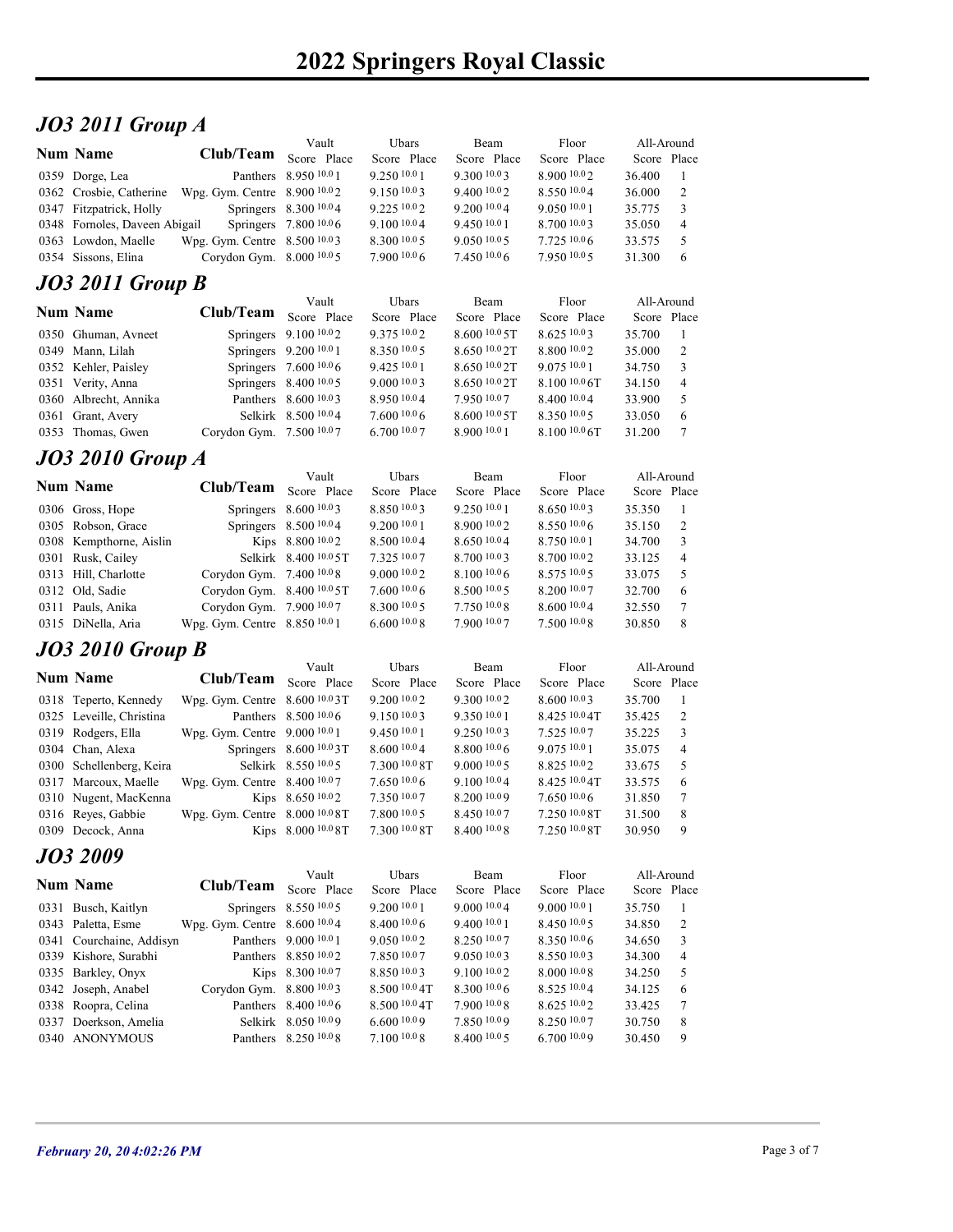# JO3 2005/2006/2008

| <i><b>JO3 2005/2006/2008</b></i><br>Ubars<br>Beam<br>Floor<br>All-Around<br>Vault<br><b>Num Name</b><br>Club/Team<br>Score Place<br>Score Place<br>Score Place<br>Score Place<br>Score Place<br>Corydon Gym. 9.000 10.0 1<br>7.800 10.0 2T<br>9.500 10.0 1<br>9.100 10.0 1<br>0357 Latimer, Hazel<br>35.400<br>-1<br>Southport 8.600 10.0 2T<br>8.600 10.0 1<br>2<br>8.450 10.05<br>8.5001003<br>34.150<br>0366 Caslor, Hannah<br>Corydon Gym. 8.600 10.0 2T<br>8.550 10.02<br>0358 Phillips, Ava<br>7.250 10.04<br>8.950 10.03<br>3<br>33.350<br>Corydon Gym. 8.100 10.04<br>7.800 10.0 2T<br>9.000 10.02<br>8.000 10.04<br>32.900<br>0355 Afifi, Amelie<br>$\overline{4}$<br>7.20010005<br>8.850 10.04<br>7.300 10.0 5<br>Corydon Gym. 8.050 10.05<br>31.400<br>5<br>0356 Lacunza Garcia, Liliana<br>JO4 2012/2014<br>Ubars<br>Floor<br>Beam<br>All-Around<br>Vault<br><b>Num Name</b><br>Club/Team<br>Score Place<br>Score Place<br>Score Place<br>Score Place<br>Score Place<br>Springers 8.850 10.0 1<br>0423 ANONYMOUS<br>8.675 10.0 5<br>9.000 10.0 1<br>9.025 10.0 1<br>35.550<br>-1<br>2<br>0434 Oman, Marcella<br>Kips 8.650 10.03<br>8.700 10.04<br>7.950 10.04<br>8.825 10.02<br>34.125<br>Panthers 8.100 10.0 6<br>3<br>0428 Klassen, Braelyn<br>8.750 10.03<br>8.450 10.02<br>8.6001003<br>33.900<br>0431 Joe, Elizabeth<br>Panthers 8.550 10.0 4T<br>8.900 10.0 2<br>7.550 10.06<br>8.6001003<br>33.600<br>$\overline{4}$<br>Panthers 8.550 10.0 4T<br>8.950 10.0 1<br>7.700 10.0 5<br>8.025 10.0 5<br>0430 Le, Izabelle<br>33.225<br>5<br>Panthers 8.750 10.02<br>7.450 10.0 6<br>8.050 10.03<br>7.800 10.06<br>0429 Stoesz, Olivia<br>32.050<br>-6<br>JO4 2011<br>Vault<br>Ubars<br>Beam<br>Floor<br>All-Around<br><b>Num Name</b><br>Club/Team Score Place<br>Score Place<br>Score Place<br>Score Place<br>Score Place<br>Panthers 8.800 10.0 2T<br>$8.850\,10.0\,2$<br>9.400 10.0 1<br>9.150 10.0 1T<br>0405 Speirs, Carrie<br>36.200<br>0419 McGregor, Aribella Wpg. Gym. Centre 8.800 10.02T<br>8.800 10.03<br>9.325 10.02<br>9.150 10.0 1T<br>2<br>36.075<br>Springers 8.900 10.0 1<br>9.150 10.0 1<br>8.800 10.06<br>8.700 10.06<br>3<br>0400 Filippone, Scarlett<br>35.550<br>0418 Bjornson, Mykenna Wpg. Gym. Centre 8.550 10.05<br>8.600 10.0 4<br>9.300 10.03<br>8.925 10.04<br>35.375<br>$\overline{4}$<br>Wpg. Gym. Centre 8.300 10.0 6<br>8.425 10.0 5<br>9.200 10.04<br>9.075 10.03<br>35.000<br>5<br>0417 Vokey, Cadence<br>0401 Gross, Raegan<br>Springers 8.600 10.04<br>8.400 10.0 6<br>8.850 10.05<br>8.800 10.0 5<br>- 6<br>34.650<br><b>JO4 2010</b><br>Ubars<br>Floor<br>All-Around<br>Vault<br>Beam<br><b>Num Name</b><br>Club/Team Score Place<br>Score Place<br>Score Place<br>Score Place<br>Score Place<br>Springers 9.400 10.0 1<br>9.475 10.0 1<br>8.500 10.0 5<br>8.925 10.04<br>36.300<br>0425 Hillier, Cali<br>Springers 9.300 10.02<br>9.400 10.03<br>8.200 10.07<br>9.200 10.0 1<br>2<br>0424 Cormier, Delia<br>36.100<br>Springers 9.000 10.04<br>9.425 10.02<br>9.100 10.0 1<br>8.52510.06<br>0426 Brown, Emily<br>36.050<br>3<br>Wpg. Gym. Centre 9.200 10.03<br>9.075 10.0 5<br>9.050 10.02<br>8.200 10.0 8<br>35.525<br>0437 Price, Ava<br>$\overline{4}$<br>Kips 8.750 10.0 6T<br>8.725 10.07<br>8.900 10.03<br>9.000 10.02<br>35.375<br>5<br>0435 Besser, Calie<br>Springers 8.800 10.0 5<br>8.775 10.0 6<br>8.150 10.08<br>8.975 10.03<br>6T<br>0427 Scharer, Addison<br>34.700<br>Panthers 8.700 10.0 8<br>9.250 10.04<br>6T<br>0432 Mulroy, Maykayla<br>8.350 10.06<br>8.400 10.07<br>34.700<br>Kips 8.750 10.0 6T<br>0436 Roth, Elly<br>6.45010.09<br>8.750 10.04<br>$8.675\,10.05$<br>8<br>32.625<br>0433 Stankevich, Katya<br>Panthers 8.150 10.09<br>7.950 10.08<br>7.050 10.09<br>6.750 10.09<br>29.900<br>9<br>JO4 2009<br>Vault<br>Ubars<br>Floor<br>All-Around<br>Beam<br><b>Num Name</b><br><b>Club/Team</b><br>Score Place<br>Score Place<br>Score Place<br>Score Place<br>Score Place<br>Springers 8.700 10.0 5<br>9.500 10.0 1<br>9.175 10.02<br>9.225 10.0 1<br>0402 Dysievick, Teagan<br>36.600<br>-1<br>0413 Pundyk, Maria<br>Corydon Gym. 8.600 10.06<br>8.900 10.0 2<br>9.375 10.0 1<br>8.650 10.04<br>35.525<br>2<br>Corydon Gym. 8.950 10.02<br>7.900 10.0 5<br>3T<br>0410 Silvestri, Anna<br>8.800 10.04<br>8.825 10.02<br>34.475<br>Wpg. Gym. Centre 8.850 10.03<br>8.600 10.0 4<br>3T<br>0420 Ritchie, Claire<br>$8.250\ 10.05$ T<br>8.775 10.03<br>34.475<br>Selkirk 9.000 10.0 1<br>8.075 10.07<br>0407 Simard, Amelia<br>8.700 10.03<br>7.725 10.07<br>33.500<br>5<br>Corydon Gym. 8.750 10.04<br>6.900 10.0 6<br>9.150 10.03<br>8.600 10.0 5<br>33.400<br>6<br>0412 Jakul, Anna<br>Corydon Gym. 8.300 10.07<br>6.100110.07<br>8.250 10.0 5T<br>8.575 10.06<br>$\tau$<br>0411 De Guzman, Alex<br>31.225<br><i><b>JO4 2008</b></i><br>Ubars<br>Floor<br>All-Around<br>Vault<br>Beam<br><b>Num Name</b><br>Club/Team<br>Score Place<br>Score Place<br>Score Place<br>Score Place<br>Score Place<br>Corydon Gym. 9.050 10.0 1<br>9.250 10.0 1<br>9.250 10.0 1<br>8.850 10.03<br>0415 Scaramuzzi, Chryssa<br>36.400<br>-1<br>Springers 8.650 10.03<br>9.050 10.02<br>9.02510.03<br>2<br>0403 Thorkelson, Sophie<br>8.625 10.04<br>35.350<br>0414 Pachet, Morgan<br>Corydon Gym. 8.800 10.02<br>8.750 10.03<br>8.850 10.04<br>8.550 10.05<br>34.950<br>3<br>Kips 8.550 10.04<br>8.025 10.04<br>9.100 10.0 1<br>0421 Einarsson, Chloe<br>9.200 10.0 2<br>34.875<br>$\overline{4}$<br>Southport 8.500 10.0 5<br>7.325 10.0 5<br>7.775 10.0 5<br>8.950 10.02<br>5<br>0404 Krynski, Andrea<br>32.550<br>Kips 8.400 10.06<br>6.55010.06<br>6.975 10.06<br>7.800 10.06<br>6<br>0422 Kaatz, Sadie<br>29.725 |  |  |  |  |  |
|---------------------------------------------------------------------------------------------------------------------------------------------------------------------------------------------------------------------------------------------------------------------------------------------------------------------------------------------------------------------------------------------------------------------------------------------------------------------------------------------------------------------------------------------------------------------------------------------------------------------------------------------------------------------------------------------------------------------------------------------------------------------------------------------------------------------------------------------------------------------------------------------------------------------------------------------------------------------------------------------------------------------------------------------------------------------------------------------------------------------------------------------------------------------------------------------------------------------------------------------------------------------------------------------------------------------------------------------------------------------------------------------------------------------------------------------------------------------------------------------------------------------------------------------------------------------------------------------------------------------------------------------------------------------------------------------------------------------------------------------------------------------------------------------------------------------------------------------------------------------------------------------------------------------------------------------------------------------------------------------------------------------------------------------------------------------------------------------------------------------------------------------------------------------------------------------------------------------------------------------------------------------------------------------------------------------------------------------------------------------------------------------------------------------------------------------------------------------------------------------------------------------------------------------------------------------------------------------------------------------------------------------------------------------------------------------------------------------------------------------------------------------------------------------------------------------------------------------------------------------------------------------------------------------------------------------------------------------------------------------------------------------------------------------------------------------------------------------------------------------------------------------------------------------------------------------------------------------------------------------------------------------------------------------------------------------------------------------------------------------------------------------------------------------------------------------------------------------------------------------------------------------------------------------------------------------------------------------------------------------------------------------------------------------------------------------------------------------------------------------------------------------------------------------------------------------------------------------------------------------------------------------------------------------------------------------------------------------------------------------------------------------------------------------------------------------------------------------------------------------------------------------------------------------------------------------------------------------------------------------------------------------------------------------------------------------------------------------------------------------------------------------------------------------------------------------------------------------------------------------------------------------------------------------------------------------------------------------------------------------------------------------------------------------------------------------------------------------------------------------------------------------------------------------------------------------------------------------------------------------------------------------------------------------------------------------------------------------------------------------------------------------------------------------------------------------------------------------------------------------------------------------------------------------------------------------------------------------------------------------------------------------------------------------------------------------------------------------------------------------------------------------------------------------------------------------------------------------------------------------------------------------------------------------------------------------------------------------------------------------------------------------------------------------------------------|--|--|--|--|--|
|                                                                                                                                                                                                                                                                                                                                                                                                                                                                                                                                                                                                                                                                                                                                                                                                                                                                                                                                                                                                                                                                                                                                                                                                                                                                                                                                                                                                                                                                                                                                                                                                                                                                                                                                                                                                                                                                                                                                                                                                                                                                                                                                                                                                                                                                                                                                                                                                                                                                                                                                                                                                                                                                                                                                                                                                                                                                                                                                                                                                                                                                                                                                                                                                                                                                                                                                                                                                                                                                                                                                                                                                                                                                                                                                                                                                                                                                                                                                                                                                                                                                                                                                                                                                                                                                                                                                                                                                                                                                                                                                                                                                                                                                                                                                                                                                                                                                                                                                                                                                                                                                                                                                                                                                                                                                                                                                                                                                                                                                                                                                                                                                                                                                                       |  |  |  |  |  |
|                                                                                                                                                                                                                                                                                                                                                                                                                                                                                                                                                                                                                                                                                                                                                                                                                                                                                                                                                                                                                                                                                                                                                                                                                                                                                                                                                                                                                                                                                                                                                                                                                                                                                                                                                                                                                                                                                                                                                                                                                                                                                                                                                                                                                                                                                                                                                                                                                                                                                                                                                                                                                                                                                                                                                                                                                                                                                                                                                                                                                                                                                                                                                                                                                                                                                                                                                                                                                                                                                                                                                                                                                                                                                                                                                                                                                                                                                                                                                                                                                                                                                                                                                                                                                                                                                                                                                                                                                                                                                                                                                                                                                                                                                                                                                                                                                                                                                                                                                                                                                                                                                                                                                                                                                                                                                                                                                                                                                                                                                                                                                                                                                                                                                       |  |  |  |  |  |
|                                                                                                                                                                                                                                                                                                                                                                                                                                                                                                                                                                                                                                                                                                                                                                                                                                                                                                                                                                                                                                                                                                                                                                                                                                                                                                                                                                                                                                                                                                                                                                                                                                                                                                                                                                                                                                                                                                                                                                                                                                                                                                                                                                                                                                                                                                                                                                                                                                                                                                                                                                                                                                                                                                                                                                                                                                                                                                                                                                                                                                                                                                                                                                                                                                                                                                                                                                                                                                                                                                                                                                                                                                                                                                                                                                                                                                                                                                                                                                                                                                                                                                                                                                                                                                                                                                                                                                                                                                                                                                                                                                                                                                                                                                                                                                                                                                                                                                                                                                                                                                                                                                                                                                                                                                                                                                                                                                                                                                                                                                                                                                                                                                                                                       |  |  |  |  |  |
|                                                                                                                                                                                                                                                                                                                                                                                                                                                                                                                                                                                                                                                                                                                                                                                                                                                                                                                                                                                                                                                                                                                                                                                                                                                                                                                                                                                                                                                                                                                                                                                                                                                                                                                                                                                                                                                                                                                                                                                                                                                                                                                                                                                                                                                                                                                                                                                                                                                                                                                                                                                                                                                                                                                                                                                                                                                                                                                                                                                                                                                                                                                                                                                                                                                                                                                                                                                                                                                                                                                                                                                                                                                                                                                                                                                                                                                                                                                                                                                                                                                                                                                                                                                                                                                                                                                                                                                                                                                                                                                                                                                                                                                                                                                                                                                                                                                                                                                                                                                                                                                                                                                                                                                                                                                                                                                                                                                                                                                                                                                                                                                                                                                                                       |  |  |  |  |  |
|                                                                                                                                                                                                                                                                                                                                                                                                                                                                                                                                                                                                                                                                                                                                                                                                                                                                                                                                                                                                                                                                                                                                                                                                                                                                                                                                                                                                                                                                                                                                                                                                                                                                                                                                                                                                                                                                                                                                                                                                                                                                                                                                                                                                                                                                                                                                                                                                                                                                                                                                                                                                                                                                                                                                                                                                                                                                                                                                                                                                                                                                                                                                                                                                                                                                                                                                                                                                                                                                                                                                                                                                                                                                                                                                                                                                                                                                                                                                                                                                                                                                                                                                                                                                                                                                                                                                                                                                                                                                                                                                                                                                                                                                                                                                                                                                                                                                                                                                                                                                                                                                                                                                                                                                                                                                                                                                                                                                                                                                                                                                                                                                                                                                                       |  |  |  |  |  |
|                                                                                                                                                                                                                                                                                                                                                                                                                                                                                                                                                                                                                                                                                                                                                                                                                                                                                                                                                                                                                                                                                                                                                                                                                                                                                                                                                                                                                                                                                                                                                                                                                                                                                                                                                                                                                                                                                                                                                                                                                                                                                                                                                                                                                                                                                                                                                                                                                                                                                                                                                                                                                                                                                                                                                                                                                                                                                                                                                                                                                                                                                                                                                                                                                                                                                                                                                                                                                                                                                                                                                                                                                                                                                                                                                                                                                                                                                                                                                                                                                                                                                                                                                                                                                                                                                                                                                                                                                                                                                                                                                                                                                                                                                                                                                                                                                                                                                                                                                                                                                                                                                                                                                                                                                                                                                                                                                                                                                                                                                                                                                                                                                                                                                       |  |  |  |  |  |
|                                                                                                                                                                                                                                                                                                                                                                                                                                                                                                                                                                                                                                                                                                                                                                                                                                                                                                                                                                                                                                                                                                                                                                                                                                                                                                                                                                                                                                                                                                                                                                                                                                                                                                                                                                                                                                                                                                                                                                                                                                                                                                                                                                                                                                                                                                                                                                                                                                                                                                                                                                                                                                                                                                                                                                                                                                                                                                                                                                                                                                                                                                                                                                                                                                                                                                                                                                                                                                                                                                                                                                                                                                                                                                                                                                                                                                                                                                                                                                                                                                                                                                                                                                                                                                                                                                                                                                                                                                                                                                                                                                                                                                                                                                                                                                                                                                                                                                                                                                                                                                                                                                                                                                                                                                                                                                                                                                                                                                                                                                                                                                                                                                                                                       |  |  |  |  |  |
|                                                                                                                                                                                                                                                                                                                                                                                                                                                                                                                                                                                                                                                                                                                                                                                                                                                                                                                                                                                                                                                                                                                                                                                                                                                                                                                                                                                                                                                                                                                                                                                                                                                                                                                                                                                                                                                                                                                                                                                                                                                                                                                                                                                                                                                                                                                                                                                                                                                                                                                                                                                                                                                                                                                                                                                                                                                                                                                                                                                                                                                                                                                                                                                                                                                                                                                                                                                                                                                                                                                                                                                                                                                                                                                                                                                                                                                                                                                                                                                                                                                                                                                                                                                                                                                                                                                                                                                                                                                                                                                                                                                                                                                                                                                                                                                                                                                                                                                                                                                                                                                                                                                                                                                                                                                                                                                                                                                                                                                                                                                                                                                                                                                                                       |  |  |  |  |  |
|                                                                                                                                                                                                                                                                                                                                                                                                                                                                                                                                                                                                                                                                                                                                                                                                                                                                                                                                                                                                                                                                                                                                                                                                                                                                                                                                                                                                                                                                                                                                                                                                                                                                                                                                                                                                                                                                                                                                                                                                                                                                                                                                                                                                                                                                                                                                                                                                                                                                                                                                                                                                                                                                                                                                                                                                                                                                                                                                                                                                                                                                                                                                                                                                                                                                                                                                                                                                                                                                                                                                                                                                                                                                                                                                                                                                                                                                                                                                                                                                                                                                                                                                                                                                                                                                                                                                                                                                                                                                                                                                                                                                                                                                                                                                                                                                                                                                                                                                                                                                                                                                                                                                                                                                                                                                                                                                                                                                                                                                                                                                                                                                                                                                                       |  |  |  |  |  |
|                                                                                                                                                                                                                                                                                                                                                                                                                                                                                                                                                                                                                                                                                                                                                                                                                                                                                                                                                                                                                                                                                                                                                                                                                                                                                                                                                                                                                                                                                                                                                                                                                                                                                                                                                                                                                                                                                                                                                                                                                                                                                                                                                                                                                                                                                                                                                                                                                                                                                                                                                                                                                                                                                                                                                                                                                                                                                                                                                                                                                                                                                                                                                                                                                                                                                                                                                                                                                                                                                                                                                                                                                                                                                                                                                                                                                                                                                                                                                                                                                                                                                                                                                                                                                                                                                                                                                                                                                                                                                                                                                                                                                                                                                                                                                                                                                                                                                                                                                                                                                                                                                                                                                                                                                                                                                                                                                                                                                                                                                                                                                                                                                                                                                       |  |  |  |  |  |
|                                                                                                                                                                                                                                                                                                                                                                                                                                                                                                                                                                                                                                                                                                                                                                                                                                                                                                                                                                                                                                                                                                                                                                                                                                                                                                                                                                                                                                                                                                                                                                                                                                                                                                                                                                                                                                                                                                                                                                                                                                                                                                                                                                                                                                                                                                                                                                                                                                                                                                                                                                                                                                                                                                                                                                                                                                                                                                                                                                                                                                                                                                                                                                                                                                                                                                                                                                                                                                                                                                                                                                                                                                                                                                                                                                                                                                                                                                                                                                                                                                                                                                                                                                                                                                                                                                                                                                                                                                                                                                                                                                                                                                                                                                                                                                                                                                                                                                                                                                                                                                                                                                                                                                                                                                                                                                                                                                                                                                                                                                                                                                                                                                                                                       |  |  |  |  |  |
|                                                                                                                                                                                                                                                                                                                                                                                                                                                                                                                                                                                                                                                                                                                                                                                                                                                                                                                                                                                                                                                                                                                                                                                                                                                                                                                                                                                                                                                                                                                                                                                                                                                                                                                                                                                                                                                                                                                                                                                                                                                                                                                                                                                                                                                                                                                                                                                                                                                                                                                                                                                                                                                                                                                                                                                                                                                                                                                                                                                                                                                                                                                                                                                                                                                                                                                                                                                                                                                                                                                                                                                                                                                                                                                                                                                                                                                                                                                                                                                                                                                                                                                                                                                                                                                                                                                                                                                                                                                                                                                                                                                                                                                                                                                                                                                                                                                                                                                                                                                                                                                                                                                                                                                                                                                                                                                                                                                                                                                                                                                                                                                                                                                                                       |  |  |  |  |  |
|                                                                                                                                                                                                                                                                                                                                                                                                                                                                                                                                                                                                                                                                                                                                                                                                                                                                                                                                                                                                                                                                                                                                                                                                                                                                                                                                                                                                                                                                                                                                                                                                                                                                                                                                                                                                                                                                                                                                                                                                                                                                                                                                                                                                                                                                                                                                                                                                                                                                                                                                                                                                                                                                                                                                                                                                                                                                                                                                                                                                                                                                                                                                                                                                                                                                                                                                                                                                                                                                                                                                                                                                                                                                                                                                                                                                                                                                                                                                                                                                                                                                                                                                                                                                                                                                                                                                                                                                                                                                                                                                                                                                                                                                                                                                                                                                                                                                                                                                                                                                                                                                                                                                                                                                                                                                                                                                                                                                                                                                                                                                                                                                                                                                                       |  |  |  |  |  |
|                                                                                                                                                                                                                                                                                                                                                                                                                                                                                                                                                                                                                                                                                                                                                                                                                                                                                                                                                                                                                                                                                                                                                                                                                                                                                                                                                                                                                                                                                                                                                                                                                                                                                                                                                                                                                                                                                                                                                                                                                                                                                                                                                                                                                                                                                                                                                                                                                                                                                                                                                                                                                                                                                                                                                                                                                                                                                                                                                                                                                                                                                                                                                                                                                                                                                                                                                                                                                                                                                                                                                                                                                                                                                                                                                                                                                                                                                                                                                                                                                                                                                                                                                                                                                                                                                                                                                                                                                                                                                                                                                                                                                                                                                                                                                                                                                                                                                                                                                                                                                                                                                                                                                                                                                                                                                                                                                                                                                                                                                                                                                                                                                                                                                       |  |  |  |  |  |
|                                                                                                                                                                                                                                                                                                                                                                                                                                                                                                                                                                                                                                                                                                                                                                                                                                                                                                                                                                                                                                                                                                                                                                                                                                                                                                                                                                                                                                                                                                                                                                                                                                                                                                                                                                                                                                                                                                                                                                                                                                                                                                                                                                                                                                                                                                                                                                                                                                                                                                                                                                                                                                                                                                                                                                                                                                                                                                                                                                                                                                                                                                                                                                                                                                                                                                                                                                                                                                                                                                                                                                                                                                                                                                                                                                                                                                                                                                                                                                                                                                                                                                                                                                                                                                                                                                                                                                                                                                                                                                                                                                                                                                                                                                                                                                                                                                                                                                                                                                                                                                                                                                                                                                                                                                                                                                                                                                                                                                                                                                                                                                                                                                                                                       |  |  |  |  |  |
|                                                                                                                                                                                                                                                                                                                                                                                                                                                                                                                                                                                                                                                                                                                                                                                                                                                                                                                                                                                                                                                                                                                                                                                                                                                                                                                                                                                                                                                                                                                                                                                                                                                                                                                                                                                                                                                                                                                                                                                                                                                                                                                                                                                                                                                                                                                                                                                                                                                                                                                                                                                                                                                                                                                                                                                                                                                                                                                                                                                                                                                                                                                                                                                                                                                                                                                                                                                                                                                                                                                                                                                                                                                                                                                                                                                                                                                                                                                                                                                                                                                                                                                                                                                                                                                                                                                                                                                                                                                                                                                                                                                                                                                                                                                                                                                                                                                                                                                                                                                                                                                                                                                                                                                                                                                                                                                                                                                                                                                                                                                                                                                                                                                                                       |  |  |  |  |  |
|                                                                                                                                                                                                                                                                                                                                                                                                                                                                                                                                                                                                                                                                                                                                                                                                                                                                                                                                                                                                                                                                                                                                                                                                                                                                                                                                                                                                                                                                                                                                                                                                                                                                                                                                                                                                                                                                                                                                                                                                                                                                                                                                                                                                                                                                                                                                                                                                                                                                                                                                                                                                                                                                                                                                                                                                                                                                                                                                                                                                                                                                                                                                                                                                                                                                                                                                                                                                                                                                                                                                                                                                                                                                                                                                                                                                                                                                                                                                                                                                                                                                                                                                                                                                                                                                                                                                                                                                                                                                                                                                                                                                                                                                                                                                                                                                                                                                                                                                                                                                                                                                                                                                                                                                                                                                                                                                                                                                                                                                                                                                                                                                                                                                                       |  |  |  |  |  |
|                                                                                                                                                                                                                                                                                                                                                                                                                                                                                                                                                                                                                                                                                                                                                                                                                                                                                                                                                                                                                                                                                                                                                                                                                                                                                                                                                                                                                                                                                                                                                                                                                                                                                                                                                                                                                                                                                                                                                                                                                                                                                                                                                                                                                                                                                                                                                                                                                                                                                                                                                                                                                                                                                                                                                                                                                                                                                                                                                                                                                                                                                                                                                                                                                                                                                                                                                                                                                                                                                                                                                                                                                                                                                                                                                                                                                                                                                                                                                                                                                                                                                                                                                                                                                                                                                                                                                                                                                                                                                                                                                                                                                                                                                                                                                                                                                                                                                                                                                                                                                                                                                                                                                                                                                                                                                                                                                                                                                                                                                                                                                                                                                                                                                       |  |  |  |  |  |
|                                                                                                                                                                                                                                                                                                                                                                                                                                                                                                                                                                                                                                                                                                                                                                                                                                                                                                                                                                                                                                                                                                                                                                                                                                                                                                                                                                                                                                                                                                                                                                                                                                                                                                                                                                                                                                                                                                                                                                                                                                                                                                                                                                                                                                                                                                                                                                                                                                                                                                                                                                                                                                                                                                                                                                                                                                                                                                                                                                                                                                                                                                                                                                                                                                                                                                                                                                                                                                                                                                                                                                                                                                                                                                                                                                                                                                                                                                                                                                                                                                                                                                                                                                                                                                                                                                                                                                                                                                                                                                                                                                                                                                                                                                                                                                                                                                                                                                                                                                                                                                                                                                                                                                                                                                                                                                                                                                                                                                                                                                                                                                                                                                                                                       |  |  |  |  |  |
|                                                                                                                                                                                                                                                                                                                                                                                                                                                                                                                                                                                                                                                                                                                                                                                                                                                                                                                                                                                                                                                                                                                                                                                                                                                                                                                                                                                                                                                                                                                                                                                                                                                                                                                                                                                                                                                                                                                                                                                                                                                                                                                                                                                                                                                                                                                                                                                                                                                                                                                                                                                                                                                                                                                                                                                                                                                                                                                                                                                                                                                                                                                                                                                                                                                                                                                                                                                                                                                                                                                                                                                                                                                                                                                                                                                                                                                                                                                                                                                                                                                                                                                                                                                                                                                                                                                                                                                                                                                                                                                                                                                                                                                                                                                                                                                                                                                                                                                                                                                                                                                                                                                                                                                                                                                                                                                                                                                                                                                                                                                                                                                                                                                                                       |  |  |  |  |  |
|                                                                                                                                                                                                                                                                                                                                                                                                                                                                                                                                                                                                                                                                                                                                                                                                                                                                                                                                                                                                                                                                                                                                                                                                                                                                                                                                                                                                                                                                                                                                                                                                                                                                                                                                                                                                                                                                                                                                                                                                                                                                                                                                                                                                                                                                                                                                                                                                                                                                                                                                                                                                                                                                                                                                                                                                                                                                                                                                                                                                                                                                                                                                                                                                                                                                                                                                                                                                                                                                                                                                                                                                                                                                                                                                                                                                                                                                                                                                                                                                                                                                                                                                                                                                                                                                                                                                                                                                                                                                                                                                                                                                                                                                                                                                                                                                                                                                                                                                                                                                                                                                                                                                                                                                                                                                                                                                                                                                                                                                                                                                                                                                                                                                                       |  |  |  |  |  |
|                                                                                                                                                                                                                                                                                                                                                                                                                                                                                                                                                                                                                                                                                                                                                                                                                                                                                                                                                                                                                                                                                                                                                                                                                                                                                                                                                                                                                                                                                                                                                                                                                                                                                                                                                                                                                                                                                                                                                                                                                                                                                                                                                                                                                                                                                                                                                                                                                                                                                                                                                                                                                                                                                                                                                                                                                                                                                                                                                                                                                                                                                                                                                                                                                                                                                                                                                                                                                                                                                                                                                                                                                                                                                                                                                                                                                                                                                                                                                                                                                                                                                                                                                                                                                                                                                                                                                                                                                                                                                                                                                                                                                                                                                                                                                                                                                                                                                                                                                                                                                                                                                                                                                                                                                                                                                                                                                                                                                                                                                                                                                                                                                                                                                       |  |  |  |  |  |
|                                                                                                                                                                                                                                                                                                                                                                                                                                                                                                                                                                                                                                                                                                                                                                                                                                                                                                                                                                                                                                                                                                                                                                                                                                                                                                                                                                                                                                                                                                                                                                                                                                                                                                                                                                                                                                                                                                                                                                                                                                                                                                                                                                                                                                                                                                                                                                                                                                                                                                                                                                                                                                                                                                                                                                                                                                                                                                                                                                                                                                                                                                                                                                                                                                                                                                                                                                                                                                                                                                                                                                                                                                                                                                                                                                                                                                                                                                                                                                                                                                                                                                                                                                                                                                                                                                                                                                                                                                                                                                                                                                                                                                                                                                                                                                                                                                                                                                                                                                                                                                                                                                                                                                                                                                                                                                                                                                                                                                                                                                                                                                                                                                                                                       |  |  |  |  |  |
|                                                                                                                                                                                                                                                                                                                                                                                                                                                                                                                                                                                                                                                                                                                                                                                                                                                                                                                                                                                                                                                                                                                                                                                                                                                                                                                                                                                                                                                                                                                                                                                                                                                                                                                                                                                                                                                                                                                                                                                                                                                                                                                                                                                                                                                                                                                                                                                                                                                                                                                                                                                                                                                                                                                                                                                                                                                                                                                                                                                                                                                                                                                                                                                                                                                                                                                                                                                                                                                                                                                                                                                                                                                                                                                                                                                                                                                                                                                                                                                                                                                                                                                                                                                                                                                                                                                                                                                                                                                                                                                                                                                                                                                                                                                                                                                                                                                                                                                                                                                                                                                                                                                                                                                                                                                                                                                                                                                                                                                                                                                                                                                                                                                                                       |  |  |  |  |  |
|                                                                                                                                                                                                                                                                                                                                                                                                                                                                                                                                                                                                                                                                                                                                                                                                                                                                                                                                                                                                                                                                                                                                                                                                                                                                                                                                                                                                                                                                                                                                                                                                                                                                                                                                                                                                                                                                                                                                                                                                                                                                                                                                                                                                                                                                                                                                                                                                                                                                                                                                                                                                                                                                                                                                                                                                                                                                                                                                                                                                                                                                                                                                                                                                                                                                                                                                                                                                                                                                                                                                                                                                                                                                                                                                                                                                                                                                                                                                                                                                                                                                                                                                                                                                                                                                                                                                                                                                                                                                                                                                                                                                                                                                                                                                                                                                                                                                                                                                                                                                                                                                                                                                                                                                                                                                                                                                                                                                                                                                                                                                                                                                                                                                                       |  |  |  |  |  |
|                                                                                                                                                                                                                                                                                                                                                                                                                                                                                                                                                                                                                                                                                                                                                                                                                                                                                                                                                                                                                                                                                                                                                                                                                                                                                                                                                                                                                                                                                                                                                                                                                                                                                                                                                                                                                                                                                                                                                                                                                                                                                                                                                                                                                                                                                                                                                                                                                                                                                                                                                                                                                                                                                                                                                                                                                                                                                                                                                                                                                                                                                                                                                                                                                                                                                                                                                                                                                                                                                                                                                                                                                                                                                                                                                                                                                                                                                                                                                                                                                                                                                                                                                                                                                                                                                                                                                                                                                                                                                                                                                                                                                                                                                                                                                                                                                                                                                                                                                                                                                                                                                                                                                                                                                                                                                                                                                                                                                                                                                                                                                                                                                                                                                       |  |  |  |  |  |
|                                                                                                                                                                                                                                                                                                                                                                                                                                                                                                                                                                                                                                                                                                                                                                                                                                                                                                                                                                                                                                                                                                                                                                                                                                                                                                                                                                                                                                                                                                                                                                                                                                                                                                                                                                                                                                                                                                                                                                                                                                                                                                                                                                                                                                                                                                                                                                                                                                                                                                                                                                                                                                                                                                                                                                                                                                                                                                                                                                                                                                                                                                                                                                                                                                                                                                                                                                                                                                                                                                                                                                                                                                                                                                                                                                                                                                                                                                                                                                                                                                                                                                                                                                                                                                                                                                                                                                                                                                                                                                                                                                                                                                                                                                                                                                                                                                                                                                                                                                                                                                                                                                                                                                                                                                                                                                                                                                                                                                                                                                                                                                                                                                                                                       |  |  |  |  |  |
|                                                                                                                                                                                                                                                                                                                                                                                                                                                                                                                                                                                                                                                                                                                                                                                                                                                                                                                                                                                                                                                                                                                                                                                                                                                                                                                                                                                                                                                                                                                                                                                                                                                                                                                                                                                                                                                                                                                                                                                                                                                                                                                                                                                                                                                                                                                                                                                                                                                                                                                                                                                                                                                                                                                                                                                                                                                                                                                                                                                                                                                                                                                                                                                                                                                                                                                                                                                                                                                                                                                                                                                                                                                                                                                                                                                                                                                                                                                                                                                                                                                                                                                                                                                                                                                                                                                                                                                                                                                                                                                                                                                                                                                                                                                                                                                                                                                                                                                                                                                                                                                                                                                                                                                                                                                                                                                                                                                                                                                                                                                                                                                                                                                                                       |  |  |  |  |  |
|                                                                                                                                                                                                                                                                                                                                                                                                                                                                                                                                                                                                                                                                                                                                                                                                                                                                                                                                                                                                                                                                                                                                                                                                                                                                                                                                                                                                                                                                                                                                                                                                                                                                                                                                                                                                                                                                                                                                                                                                                                                                                                                                                                                                                                                                                                                                                                                                                                                                                                                                                                                                                                                                                                                                                                                                                                                                                                                                                                                                                                                                                                                                                                                                                                                                                                                                                                                                                                                                                                                                                                                                                                                                                                                                                                                                                                                                                                                                                                                                                                                                                                                                                                                                                                                                                                                                                                                                                                                                                                                                                                                                                                                                                                                                                                                                                                                                                                                                                                                                                                                                                                                                                                                                                                                                                                                                                                                                                                                                                                                                                                                                                                                                                       |  |  |  |  |  |
|                                                                                                                                                                                                                                                                                                                                                                                                                                                                                                                                                                                                                                                                                                                                                                                                                                                                                                                                                                                                                                                                                                                                                                                                                                                                                                                                                                                                                                                                                                                                                                                                                                                                                                                                                                                                                                                                                                                                                                                                                                                                                                                                                                                                                                                                                                                                                                                                                                                                                                                                                                                                                                                                                                                                                                                                                                                                                                                                                                                                                                                                                                                                                                                                                                                                                                                                                                                                                                                                                                                                                                                                                                                                                                                                                                                                                                                                                                                                                                                                                                                                                                                                                                                                                                                                                                                                                                                                                                                                                                                                                                                                                                                                                                                                                                                                                                                                                                                                                                                                                                                                                                                                                                                                                                                                                                                                                                                                                                                                                                                                                                                                                                                                                       |  |  |  |  |  |
|                                                                                                                                                                                                                                                                                                                                                                                                                                                                                                                                                                                                                                                                                                                                                                                                                                                                                                                                                                                                                                                                                                                                                                                                                                                                                                                                                                                                                                                                                                                                                                                                                                                                                                                                                                                                                                                                                                                                                                                                                                                                                                                                                                                                                                                                                                                                                                                                                                                                                                                                                                                                                                                                                                                                                                                                                                                                                                                                                                                                                                                                                                                                                                                                                                                                                                                                                                                                                                                                                                                                                                                                                                                                                                                                                                                                                                                                                                                                                                                                                                                                                                                                                                                                                                                                                                                                                                                                                                                                                                                                                                                                                                                                                                                                                                                                                                                                                                                                                                                                                                                                                                                                                                                                                                                                                                                                                                                                                                                                                                                                                                                                                                                                                       |  |  |  |  |  |
|                                                                                                                                                                                                                                                                                                                                                                                                                                                                                                                                                                                                                                                                                                                                                                                                                                                                                                                                                                                                                                                                                                                                                                                                                                                                                                                                                                                                                                                                                                                                                                                                                                                                                                                                                                                                                                                                                                                                                                                                                                                                                                                                                                                                                                                                                                                                                                                                                                                                                                                                                                                                                                                                                                                                                                                                                                                                                                                                                                                                                                                                                                                                                                                                                                                                                                                                                                                                                                                                                                                                                                                                                                                                                                                                                                                                                                                                                                                                                                                                                                                                                                                                                                                                                                                                                                                                                                                                                                                                                                                                                                                                                                                                                                                                                                                                                                                                                                                                                                                                                                                                                                                                                                                                                                                                                                                                                                                                                                                                                                                                                                                                                                                                                       |  |  |  |  |  |
|                                                                                                                                                                                                                                                                                                                                                                                                                                                                                                                                                                                                                                                                                                                                                                                                                                                                                                                                                                                                                                                                                                                                                                                                                                                                                                                                                                                                                                                                                                                                                                                                                                                                                                                                                                                                                                                                                                                                                                                                                                                                                                                                                                                                                                                                                                                                                                                                                                                                                                                                                                                                                                                                                                                                                                                                                                                                                                                                                                                                                                                                                                                                                                                                                                                                                                                                                                                                                                                                                                                                                                                                                                                                                                                                                                                                                                                                                                                                                                                                                                                                                                                                                                                                                                                                                                                                                                                                                                                                                                                                                                                                                                                                                                                                                                                                                                                                                                                                                                                                                                                                                                                                                                                                                                                                                                                                                                                                                                                                                                                                                                                                                                                                                       |  |  |  |  |  |
|                                                                                                                                                                                                                                                                                                                                                                                                                                                                                                                                                                                                                                                                                                                                                                                                                                                                                                                                                                                                                                                                                                                                                                                                                                                                                                                                                                                                                                                                                                                                                                                                                                                                                                                                                                                                                                                                                                                                                                                                                                                                                                                                                                                                                                                                                                                                                                                                                                                                                                                                                                                                                                                                                                                                                                                                                                                                                                                                                                                                                                                                                                                                                                                                                                                                                                                                                                                                                                                                                                                                                                                                                                                                                                                                                                                                                                                                                                                                                                                                                                                                                                                                                                                                                                                                                                                                                                                                                                                                                                                                                                                                                                                                                                                                                                                                                                                                                                                                                                                                                                                                                                                                                                                                                                                                                                                                                                                                                                                                                                                                                                                                                                                                                       |  |  |  |  |  |
|                                                                                                                                                                                                                                                                                                                                                                                                                                                                                                                                                                                                                                                                                                                                                                                                                                                                                                                                                                                                                                                                                                                                                                                                                                                                                                                                                                                                                                                                                                                                                                                                                                                                                                                                                                                                                                                                                                                                                                                                                                                                                                                                                                                                                                                                                                                                                                                                                                                                                                                                                                                                                                                                                                                                                                                                                                                                                                                                                                                                                                                                                                                                                                                                                                                                                                                                                                                                                                                                                                                                                                                                                                                                                                                                                                                                                                                                                                                                                                                                                                                                                                                                                                                                                                                                                                                                                                                                                                                                                                                                                                                                                                                                                                                                                                                                                                                                                                                                                                                                                                                                                                                                                                                                                                                                                                                                                                                                                                                                                                                                                                                                                                                                                       |  |  |  |  |  |
|                                                                                                                                                                                                                                                                                                                                                                                                                                                                                                                                                                                                                                                                                                                                                                                                                                                                                                                                                                                                                                                                                                                                                                                                                                                                                                                                                                                                                                                                                                                                                                                                                                                                                                                                                                                                                                                                                                                                                                                                                                                                                                                                                                                                                                                                                                                                                                                                                                                                                                                                                                                                                                                                                                                                                                                                                                                                                                                                                                                                                                                                                                                                                                                                                                                                                                                                                                                                                                                                                                                                                                                                                                                                                                                                                                                                                                                                                                                                                                                                                                                                                                                                                                                                                                                                                                                                                                                                                                                                                                                                                                                                                                                                                                                                                                                                                                                                                                                                                                                                                                                                                                                                                                                                                                                                                                                                                                                                                                                                                                                                                                                                                                                                                       |  |  |  |  |  |
|                                                                                                                                                                                                                                                                                                                                                                                                                                                                                                                                                                                                                                                                                                                                                                                                                                                                                                                                                                                                                                                                                                                                                                                                                                                                                                                                                                                                                                                                                                                                                                                                                                                                                                                                                                                                                                                                                                                                                                                                                                                                                                                                                                                                                                                                                                                                                                                                                                                                                                                                                                                                                                                                                                                                                                                                                                                                                                                                                                                                                                                                                                                                                                                                                                                                                                                                                                                                                                                                                                                                                                                                                                                                                                                                                                                                                                                                                                                                                                                                                                                                                                                                                                                                                                                                                                                                                                                                                                                                                                                                                                                                                                                                                                                                                                                                                                                                                                                                                                                                                                                                                                                                                                                                                                                                                                                                                                                                                                                                                                                                                                                                                                                                                       |  |  |  |  |  |
|                                                                                                                                                                                                                                                                                                                                                                                                                                                                                                                                                                                                                                                                                                                                                                                                                                                                                                                                                                                                                                                                                                                                                                                                                                                                                                                                                                                                                                                                                                                                                                                                                                                                                                                                                                                                                                                                                                                                                                                                                                                                                                                                                                                                                                                                                                                                                                                                                                                                                                                                                                                                                                                                                                                                                                                                                                                                                                                                                                                                                                                                                                                                                                                                                                                                                                                                                                                                                                                                                                                                                                                                                                                                                                                                                                                                                                                                                                                                                                                                                                                                                                                                                                                                                                                                                                                                                                                                                                                                                                                                                                                                                                                                                                                                                                                                                                                                                                                                                                                                                                                                                                                                                                                                                                                                                                                                                                                                                                                                                                                                                                                                                                                                                       |  |  |  |  |  |
|                                                                                                                                                                                                                                                                                                                                                                                                                                                                                                                                                                                                                                                                                                                                                                                                                                                                                                                                                                                                                                                                                                                                                                                                                                                                                                                                                                                                                                                                                                                                                                                                                                                                                                                                                                                                                                                                                                                                                                                                                                                                                                                                                                                                                                                                                                                                                                                                                                                                                                                                                                                                                                                                                                                                                                                                                                                                                                                                                                                                                                                                                                                                                                                                                                                                                                                                                                                                                                                                                                                                                                                                                                                                                                                                                                                                                                                                                                                                                                                                                                                                                                                                                                                                                                                                                                                                                                                                                                                                                                                                                                                                                                                                                                                                                                                                                                                                                                                                                                                                                                                                                                                                                                                                                                                                                                                                                                                                                                                                                                                                                                                                                                                                                       |  |  |  |  |  |
|                                                                                                                                                                                                                                                                                                                                                                                                                                                                                                                                                                                                                                                                                                                                                                                                                                                                                                                                                                                                                                                                                                                                                                                                                                                                                                                                                                                                                                                                                                                                                                                                                                                                                                                                                                                                                                                                                                                                                                                                                                                                                                                                                                                                                                                                                                                                                                                                                                                                                                                                                                                                                                                                                                                                                                                                                                                                                                                                                                                                                                                                                                                                                                                                                                                                                                                                                                                                                                                                                                                                                                                                                                                                                                                                                                                                                                                                                                                                                                                                                                                                                                                                                                                                                                                                                                                                                                                                                                                                                                                                                                                                                                                                                                                                                                                                                                                                                                                                                                                                                                                                                                                                                                                                                                                                                                                                                                                                                                                                                                                                                                                                                                                                                       |  |  |  |  |  |
|                                                                                                                                                                                                                                                                                                                                                                                                                                                                                                                                                                                                                                                                                                                                                                                                                                                                                                                                                                                                                                                                                                                                                                                                                                                                                                                                                                                                                                                                                                                                                                                                                                                                                                                                                                                                                                                                                                                                                                                                                                                                                                                                                                                                                                                                                                                                                                                                                                                                                                                                                                                                                                                                                                                                                                                                                                                                                                                                                                                                                                                                                                                                                                                                                                                                                                                                                                                                                                                                                                                                                                                                                                                                                                                                                                                                                                                                                                                                                                                                                                                                                                                                                                                                                                                                                                                                                                                                                                                                                                                                                                                                                                                                                                                                                                                                                                                                                                                                                                                                                                                                                                                                                                                                                                                                                                                                                                                                                                                                                                                                                                                                                                                                                       |  |  |  |  |  |
|                                                                                                                                                                                                                                                                                                                                                                                                                                                                                                                                                                                                                                                                                                                                                                                                                                                                                                                                                                                                                                                                                                                                                                                                                                                                                                                                                                                                                                                                                                                                                                                                                                                                                                                                                                                                                                                                                                                                                                                                                                                                                                                                                                                                                                                                                                                                                                                                                                                                                                                                                                                                                                                                                                                                                                                                                                                                                                                                                                                                                                                                                                                                                                                                                                                                                                                                                                                                                                                                                                                                                                                                                                                                                                                                                                                                                                                                                                                                                                                                                                                                                                                                                                                                                                                                                                                                                                                                                                                                                                                                                                                                                                                                                                                                                                                                                                                                                                                                                                                                                                                                                                                                                                                                                                                                                                                                                                                                                                                                                                                                                                                                                                                                                       |  |  |  |  |  |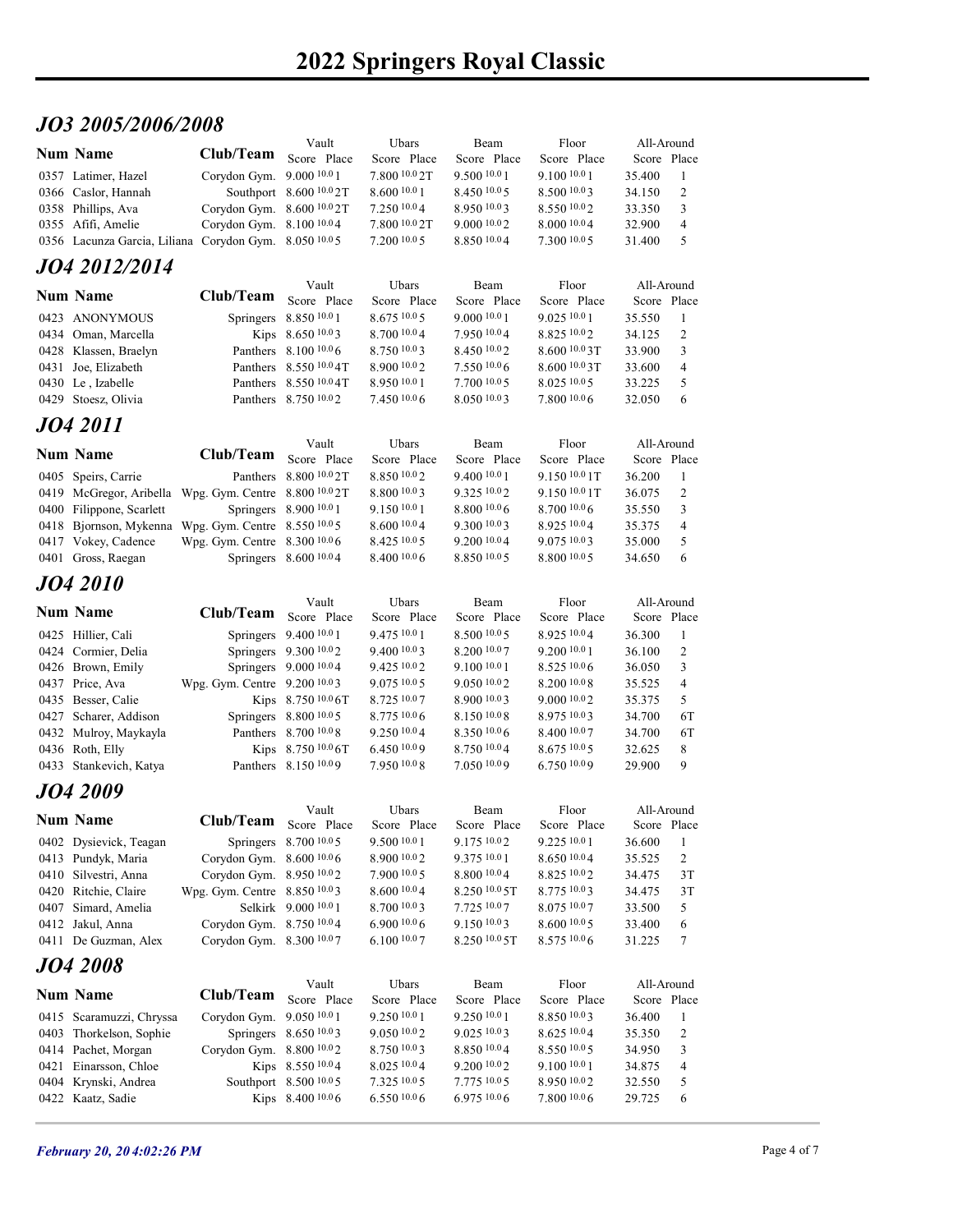## JO4 2005/2006/2007

| JO4 2005/2006/2007                             |                                                                |                                                          |                               |                                  |                               |                           |                   |  |
|------------------------------------------------|----------------------------------------------------------------|----------------------------------------------------------|-------------------------------|----------------------------------|-------------------------------|---------------------------|-------------------|--|
| <b>Num Name</b>                                | Club/Team                                                      | Vault<br>Score Place                                     | Ubars<br>Score Place          | Beam<br>Score Place              | Floor<br>Score Place          | All-Around<br>Score Place |                   |  |
| 0406 Casar, Rozalia<br>0408 Douglas, Lily      |                                                                | Panthers 8.500 10.03<br>Selkirk 8.650 10.0 1             | 7.900 10.03<br>8.200 10.0 2   | 9.250 10.0 1<br>8.525 10.02      | 8.800 10.0 1<br>8.175 10.03   | 34.450<br>33.550          | -1<br>2           |  |
| 0416 Smith, Laurel                             | Corydon Gym. 8.550 10.02                                       |                                                          | 8.67510.01                    | 7.725 10.03                      | 8.300 10.02                   | 33.250                    | 3                 |  |
| JO5 2012/2013                                  |                                                                |                                                          |                               |                                  |                               |                           |                   |  |
| <b>Num Name</b>                                | Club/Team                                                      | Vault<br>Score Place                                     | Ubars<br>Score Place          | Beam<br>Score Place              | Floor<br>Score Place          | All-Around<br>Score Place |                   |  |
| 0513 Rerie, Maksym                             |                                                                | Kips 8.675 10.0 1                                        | 8.150 10.02                   | 8.775 10.02                      | 8.650 10.03                   | 34.250                    | -1                |  |
| 0508 Azore, Miya<br>0507 Azore, Kenzie         |                                                                | Panthers 7.975 10.02<br>Panthers 7.250 10.03             | 8.350 10.0 1<br>7.400 10.0 3  | 8.625 10.03<br>9.000 10.0 1      | 8.700 10.02<br>8.750 10.01    | 33.650<br>32.400          | 2<br>3            |  |
| JO5 2010/2011                                  |                                                                |                                                          |                               |                                  |                               |                           |                   |  |
| <b>Num Name</b>                                | Club/Team                                                      | Vault<br>Score Place                                     | Ubars<br>Score Place          | Beam<br>Score Place              | Floor<br>Score Place          | All-Around<br>Score Place |                   |  |
| 0500 McGill, Brielle                           |                                                                | Springers 8.875 10.02                                    | 9.00010005                    | 9.200 10.0 1                     | 8.550 10.02                   | 35.625                    | -1                |  |
| 0509 Paul, Olive<br>0514 Teixeira, Kaeleigh    |                                                                | Panthers 8.900 10.0 1<br>Kips 8.525 10.0 5               | 9.100 10.0 3<br>9.150 10.02   | 8.700 10.02<br>8.175 10.04       | 8.900 10.0 1<br>8.425 10.03   | 35.600<br>34.275          | 2<br>3            |  |
| 0501 Sudoski, Mikayla                          |                                                                | Springers 8.275 10.0 6                                   | 9.050 10.04                   | 8.400 10.03                      | 8.300 10.04                   | 34.025                    | $\overline{4}$    |  |
| 0515 Koenig, Lyla<br>0510 Bilenky, Chloe       |                                                                | Kips 8.725 10.03T<br>Panthers 8.725 10.0 3T              | 9.400 10.0 1<br>7.650 10.0 6  | 7.375 10.0 5<br>6.150 10.0 6     | 8.100 10.0 5<br>0.000 6       | 33.600<br>22.525          | 5<br>6            |  |
| <b>JO5 2007/2009</b>                           |                                                                |                                                          |                               |                                  |                               |                           |                   |  |
| <b>Num Name</b>                                | Club/Team Score Place                                          | Vault                                                    | Ubars<br>Score Place          | Beam<br>Score Place              | Floor<br>Score Place          | All-Around<br>Score Place |                   |  |
| 0504 Aminot, Isabelle                          |                                                                | Springers 9.100 10.02                                    | 9.050 10.02                   | 8.800 10.02                      | 8.525 10.02                   | 35.475                    | $\mathbf{1}$      |  |
| 0512 Watkinson, Sadie<br>0502 Isbister, Ryanna | Corydon Gym. 9.275 10.01                                       | Springers 8.925 10.03                                    | 8.550 10.0 4T<br>8.450 10.0 6 | 8.600 10.0 3T<br>8.950 10.01     | 8.650 10.0 1<br>8.450 10.03   | 35.075<br>34.775          | 2<br>$\mathbf{3}$ |  |
| 0503 Clegg, Dannan                             |                                                                | Springers 8.650 10.0 5                                   | 8.900 10.0 3                  | 8.600 10.0 3T                    | 8.050 10.05                   | 34.200                    | 4                 |  |
| 0505 Crosbie, Ayla<br>0506 Olfert, Beth        | Wpg. Gym. Centre 8.775 10.04<br>Wpg. Gym. Centre 8.375 10.0 6T |                                                          | 9.200 10.0 1<br>8.550 10.0 4T | 8.200 10.0 5<br>7.600 10.07      | 7.800 10.07<br>8.400 10.04    | 33.975<br>32.925          | 5<br>6            |  |
| 0511 Moore, Jenna                              |                                                                | Panthers 8.375 10.0 6T                                   | 7.700 10.07                   | 7.925 10.06                      | 8.0001006                     | 32.000                    | $7\phantom{.0}$   |  |
| JO6 2010/2011                                  |                                                                |                                                          |                               |                                  |                               |                           |                   |  |
| <b>Num Name</b>                                | Club/Team Score Place                                          | Vault                                                    | Ubars<br>Score Place          | Beam<br>Score Place              | Floor<br>Score Place          | All-Around<br>Score Place |                   |  |
| 0626 Bova, Lily                                | Wpg. Gym. Centre 9.300 10.0 1                                  |                                                          | 9.450 10.02<br>$9.200\,10.03$ | 8.600 10.03<br>$9.000\;^{10.0}1$ | 9.250 10.01                   | 36.600                    | -1                |  |
| 0628 Bowen, Sydney<br>0629 Chadachek, Milla    |                                                                | Spartans 9.100 <sup>10.0</sup> 2<br>Spartans 9.050 10.03 | 9.500 10.0 1                  | 8.250 10.06                      | $8.975\,10.02$<br>8.675 10.07 | 36.275<br>35.475          | 2<br>3            |  |
| 0623 Brown, Selah<br>0627 Maclean, Thea        |                                                                | Tamarack 8.800 10.0 6<br>Spartans 9.000 10.04            | $8.550\,10.06$<br>8.450 9.57  | 8.900 10.02<br>8.400 9.34        | $8.800\ 10.06$<br>8.925 10.03 | 35.050<br>34.775          | 4<br>5T           |  |
| 0630 Dysck, Sasha                              |                                                                | Spartans 8.700 10.07                                     | 8.900 10.0 4                  | $8.350\ 10.05$                   | 8.825 10.0 4T                 | 34.775                    | 5T                |  |
| 0631 Moharib, Jessica                          |                                                                | Spartans 8.950 10.05                                     | 8.850 10.0 5                  | 7.900 10.07                      | 8.825 10.0 4T                 | 34.525                    | $\tau$            |  |
| JO6 2009                                       |                                                                | Vault                                                    | Ubars                         | Beam                             | Floor                         | All-Around                |                   |  |
| <b>Num Name</b>                                | Club/Team                                                      | Score Place                                              | Score Place                   | Score Place                      | Score Place                   | Score Place               |                   |  |
| 0632 McNicol, Isla<br>0624 Baranski, Kira      |                                                                | Spartans 9.250 10.0 1<br>Kips 8.950 10.02                | 9.350 10.0 1<br>7.850 10.03   | 9.000 10.02<br>8.950 10.03       | 9.175 10.0 1<br>8.800 10.03   | 36.775<br>34.550          | $\mathbf{1}$<br>2 |  |
| 0622 Kimbo, Chloe                              |                                                                | Panthers 0.000 3                                         | 8.350 10.02                   | 9.100 10.0 1                     | 8.850 10.02                   | 26.300                    | $\overline{3}$    |  |
| <b>JO6 2008</b>                                |                                                                |                                                          |                               |                                  |                               |                           |                   |  |
| <b>Num Name</b>                                | Club/Team                                                      | Vault<br>Score Place                                     | Ubars<br>Score Place          | Beam<br>Score Place              | Floor<br>Score Place          | All-Around<br>Score Place |                   |  |
| 0601 Reynolds, Mia                             |                                                                | Springers 9.150 10.03                                    | 8.800 10.0 2                  | 8.900 10.0 2T                    | 9.350 10.0 1                  | 36.200                    | -1                |  |
| 0612 Self, Sofia<br>0609 Fontaine, Rylee       |                                                                | Kips 9.300 10.02<br>Panthers 9.400 10.0 1                | 8.950 10.0 1<br>8.400 10.0 4  | $8.500 \t .9.56$<br>9.050 10.01  | 9.300 10.02<br>9.100 10.04    | 36.050<br>35.950          | 2<br>$\mathbf{3}$ |  |
| 0608 Sass, Maggie                              |                                                                | Panthers 8.850 10.0 4T                                   | 8.450 10.03<br>7.850 10.0 6   | 8.900 9.8 2T<br>8.550 9.55       | 9.250 10.03<br>9.000 10.0 5   | 35.450                    | $\overline{4}$    |  |
| 0617 Bray, Rachel<br>0611 Poulin, Emma         | Wpg. Gym. Centre 8.350 10.07                                   | Kips 8.850 10.0 4T                                       | 8.250 10.0 5                  | 7.800 10.07                      | 8.775 10.06                   | 33.750<br>33.675          | 5<br>6            |  |
| 0605 Parnes, Allegra                           | Corydon Gym. 8.600 10.06                                       |                                                          | 7.500 10.07                   | 8.600 10.04                      | 8.500 10.07                   | 33.200                    | $\overline{7}$    |  |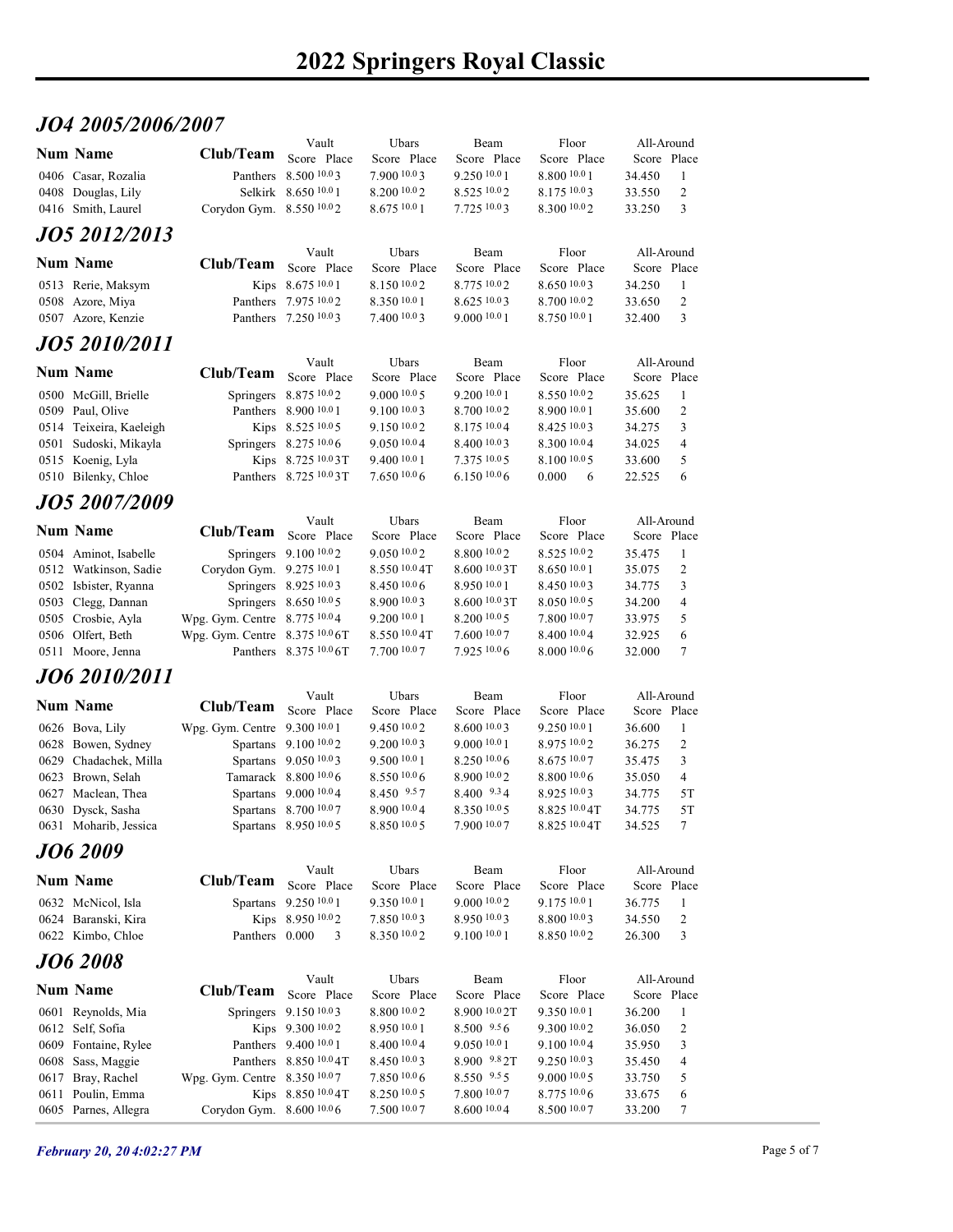# JO6 2007

| <b>JO6 2007</b>                                                        |                                                                |                                                              |                                          |                                 |                               |                           |                         |  |
|------------------------------------------------------------------------|----------------------------------------------------------------|--------------------------------------------------------------|------------------------------------------|---------------------------------|-------------------------------|---------------------------|-------------------------|--|
| <b>Num Name</b>                                                        |                                                                | Vault                                                        | Ubars                                    | Beam                            | Floor                         | All-Around                |                         |  |
| 0602 VanNorman, Brisa                                                  | Club/Team Score Place                                          | Springers 9.150 10.0 1                                       | Score Place<br>9.150 10.0 1T             | Score Place<br>8.850 10.0 1     | Score Place<br>9.325 10.0 1   | Score Place<br>36.475     | -1                      |  |
| 0610 Herrera, Gabrielle                                                |                                                                | Panthers 8.800 10.03T                                        | 8.950 10.03                              | 8.550 10.02                     | 9.100 10.02                   | 35.400                    | 2                       |  |
| 0603 Ben, Rachel                                                       |                                                                | Springers 8.450 10.0 5                                       | 8.400 10.0 4<br>9.150 10.0 1T            | 8.400 10.03                     | 8.700 10.0 5<br>8.750 10.04   | 33.950                    | 3                       |  |
| 0618 Mattewson, SavannahWpg. Gym. Centre 7.900 10.06<br>0616 Dyce, Ava | Wpg. Gym. Centre 8.900 10.02                                   |                                                              | 8.100 10.0 5                             | $7.650$ $9.55$<br>$7.000\,9.56$ | 9.075 10.03                   | 33.450<br>33.075          | 4<br>5                  |  |
| 0606 Hafenbrak, Delaney                                                | Corydon Gym. 8.800 10.03T                                      |                                                              | 7.550 9.56                               | 7.800 9.54                      | 8.675 10.06                   | 32.825                    | 6                       |  |
| <i><b>JO6 2004/2005/2006</b></i>                                       |                                                                |                                                              |                                          |                                 |                               |                           |                         |  |
| <b>Num Name</b>                                                        | Club/Team                                                      | Vault<br>Score Place                                         | Ubars<br>Score Place                     | Beam<br>Score Place             | Floor<br>Score Place          | All-Around<br>Score Place |                         |  |
| 0613 Kaegi, Mya                                                        |                                                                | Springers 9.250 10.0 1                                       | 8.800 10.0 3T                            | 8.900 10.0 1T                   | 9.375 10.0 1                  | 36.325                    | -1                      |  |
| 0607 Funk, Victoria<br>0615 Hyslop, Emily                              | Corydon Gym. 8.550 10.0 5T                                     | Springers 8.600 10.0 4                                       | $8.700$ $9.55$<br>9.050 10.0 1           | 8.850 10.0 3T<br>8.40010.06     | 9.000 10.04<br>9.0501003      | 35.100<br>35.100          | 2T<br>2T                |  |
| 0614 German, Makenna                                                   |                                                                | Springers 8.650 10.03                                        | 8.850 10.02                              | $8.450\ 10.05$                  | 9.075 10.02                   | 35.025                    | 4                       |  |
| 0620 Tzidon, Er'ele                                                    | Wpg. Gym. Centre 8.750 10.02<br>Wpg. Gym. Centre 8.550 10.0 5T |                                                              | 8.800 10.0 3T<br>7.300 10.0 6            | 8.850 10.03T<br>8.900 10.0 1T   | 8.550 10.0 5<br>8.400 10.0 6  | 34.950<br>33.150          | 5<br>6                  |  |
| 0619 Burke, Taryn                                                      |                                                                |                                                              |                                          |                                 |                               |                           |                         |  |
| JO7 2010/2011                                                          |                                                                | Vault                                                        | Ubars                                    | Beam                            | Floor                         | All-Around                |                         |  |
| Num Name                                                               | Club/Team Score Place                                          |                                                              | Score Place                              | Score Place                     | Score Place                   | Score Place               |                         |  |
| 0700 Nguyen, Thuy<br>0705 Chenier, Alessandra                          | Wpg. Gym. Centre 9.350 10.02                                   | Spartans 9.250 10.03                                         | 8.60010.02<br>9.250 10.0 1               | 8.950 10.01<br>8.150 9.53       | 9.100 10.02<br>9.0251003      | 36.000<br>35.675          | - 1<br>2                |  |
| 0701 Jonker, Reese                                                     | Wpg. Gym. Centre 9.450 10.0 1                                  |                                                              | 8.250 10.03                              | 8.250 10.02                     | 9.175 10.0 1                  | 35.125                    | $\overline{\mathbf{3}}$ |  |
| JO7 2008/2009                                                          |                                                                |                                                              |                                          |                                 |                               |                           |                         |  |
| <b>Num Name</b>                                                        |                                                                | Vault                                                        | Ubars                                    | Beam                            | Floor                         | All-Around                |                         |  |
| 0708 ANONYMOUS                                                         | Club/Team Score Place                                          | Panthers 8.650 10.0 4                                        | Score Place<br>8.500 10.0 2              | Score Place<br>9.300 10.0 1     | Score Place<br>8.925 10.04    | Score Place<br>35.375     | -1                      |  |
| 0707 Krakalovich, Regan                                                |                                                                | Panthers 8.950 10.03                                         | 8.700 10.0 1                             | 8.350 9.53                      | 9.325 10.02                   | 35.325                    | 2                       |  |
| 0702 Sivilay, Olivia                                                   | Wpg. Gym. Centre 9.550 10.0 1                                  |                                                              | $8.000\text{ }^{9.5}4$                   | 8.000 9.54<br>8.70010.02        | 9.350 10.0 1                  | 34.900                    | 3T                      |  |
| 0706 Erlendson-Aldrete, Mila                                           |                                                                | Spartans 9.050 10.02                                         | 8.200 10.0 3                             |                                 | 8.950 10.03                   | 34.900                    | 3T                      |  |
| JO7 2004/2006                                                          |                                                                | Vault                                                        | Ubars                                    | Beam                            | Floor                         | All-Around                |                         |  |
| <b>Num Name</b>                                                        | Club/Team Score Place                                          |                                                              | Score Place                              | Score Place                     | Score Place                   | Score Place               |                         |  |
| 0711 Nishikiori, Anju<br>0712 Trozzo, Chiara                           |                                                                | Springers 9.400 10.0 1T<br>Springers 9.100 <sup>10.0</sup> 4 | 8.900 10.03<br>9.000 <sup>10.0</sup> 1T  | 8.750 10.01<br>8.150 9.54       | 9.150 10.04<br>9.350 10.02    | 36.200<br>35.600          | -1<br>2                 |  |
| 0704 Mitchell-Lawson, Abblepg. Gym. Centre 9.000 10.0 5T               |                                                                |                                                              | 8.500 10.0 4                             | 8.500 9.52                      | 9.400 10.0 1                  | 35.400                    | 3                       |  |
| 0709 Normand, Rylee                                                    |                                                                | Panthers 9.350 10.03                                         | 8.300 10.0 6                             | 8.200 9.53                      | $9.000\ 10.05$                | 34.850                    | $\overline{4}$          |  |
| 0710 Hayward, Ariana<br>0703 Buckert, Grace                            | Wpg. Gym. Centre 9.400 <sup>10.0</sup> 1T                      | Springers 9.000 10.0 5T                                      | 8.450 10.0 5<br>9.000 <sup>10.0</sup> 1T | 7.800 9.55<br>$6.800$ $9.26$    | 9.300 10.03<br>$8.975$ $9.76$ | 34.550<br>34.175          | 5<br>6                  |  |
| JO8 2008/2009/2010                                                     |                                                                |                                                              |                                          |                                 |                               |                           |                         |  |
|                                                                        |                                                                | Vault                                                        | Ubars                                    | Beam                            | Floor                         | All-Around                |                         |  |
| <b>Num Name</b>                                                        | Club/Team                                                      | Score Place                                                  | Score Place<br>9.100 10.0 1              | Score Place                     | Score Place                   | Score Place               |                         |  |
| 0807 Unrau, Emma<br>0800 Rempel, Lillianna                             |                                                                | Panthers 8.900 10.04<br>Springers 8.700 10.0 6               | 8.600 9.52                               | 9.200 10.0 1<br>9.100 10.02     | 8.975 10.02<br>8.725 10.0 5   | 36.175<br>35.125          | -1<br>$\overline{2}$    |  |
| 0808 Brisebois, Elsa                                                   |                                                                | Springers 9.200 10.03                                        | 7.850 9.23T                              | 8.250 9.55                      | 9.000 10.0 1                  | 34.300                    | $\mathbf{3}$            |  |
| 0804 Gudmundson, Mya<br>0802 Arnason, Lilija                           |                                                                | Spartans 8.800 10.0 5<br>Springers 9.300 10.02               | 7.850 10.0 3T<br>0.000<br>5T             | 7.300 9.56<br>9.000 10.03       | 8.175 10.0 6<br>8.950 10.03   | 32.125<br>27.250          | $\overline{4}$<br>5     |  |
| 0801 Rude, Paige                                                       |                                                                | Springers 9.400 10.0 1                                       | 5T<br>0.000                              | 8.950 10.04                     | 8.800 10.04                   | 27.150                    | 6                       |  |